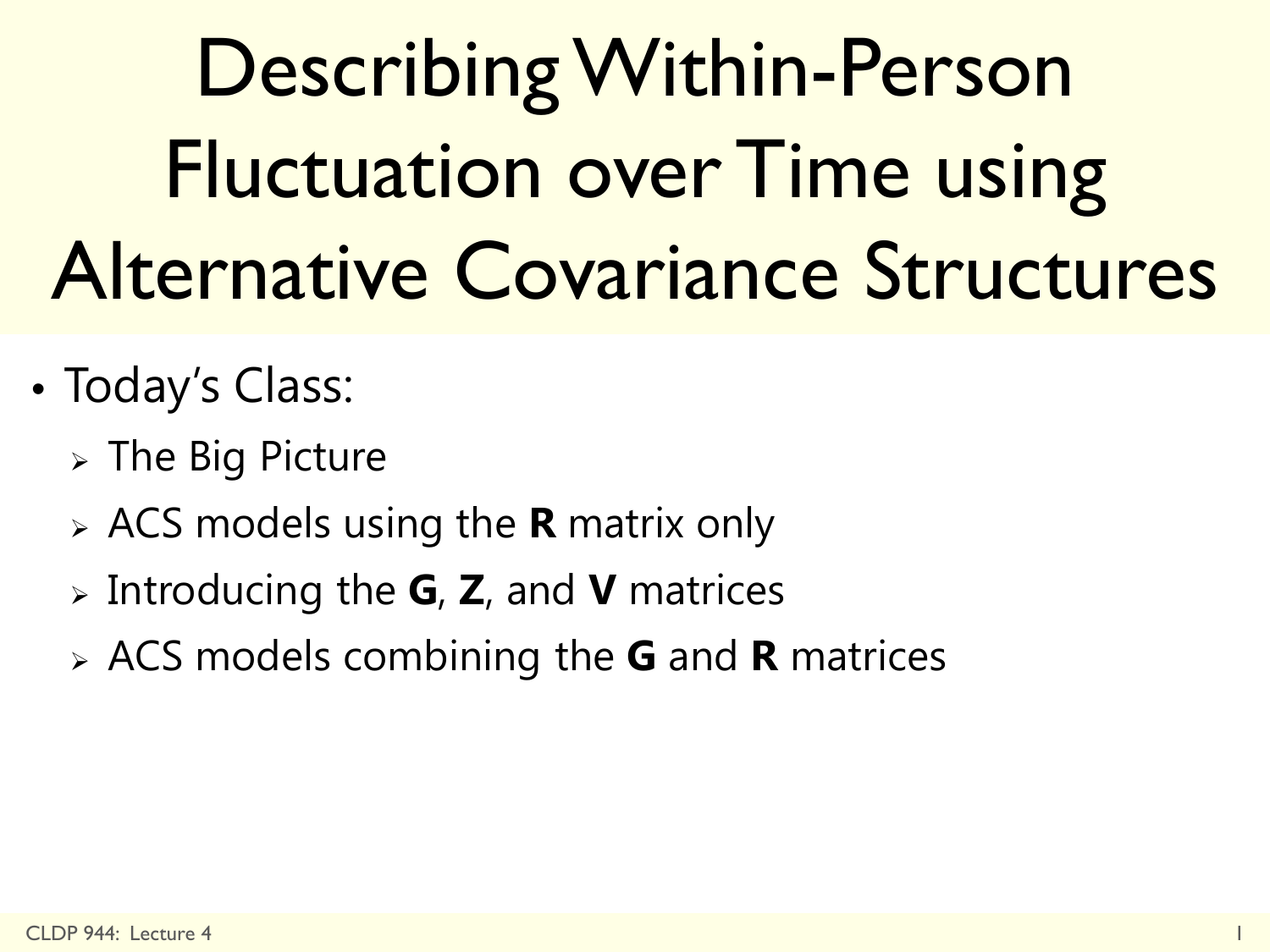# Modeling Change vs. Fluctuation



#### **Model for the Means:**

- WP Change  $\rightarrow$  describe pattern of *average* change (over "time")
- **WP Fluctuation**  $\rightarrow$  \*may\* not need anything (if no systematic change)

#### **Model for the Variance:**

- WP Change  $\rightarrow$  describe *individual differences* in change (random effects)<br>  $\rightarrow$  this allows variances and covariances to differ over time
- **WP Fluctuation**  $\rightarrow$  describe pattern of variances and covariances over time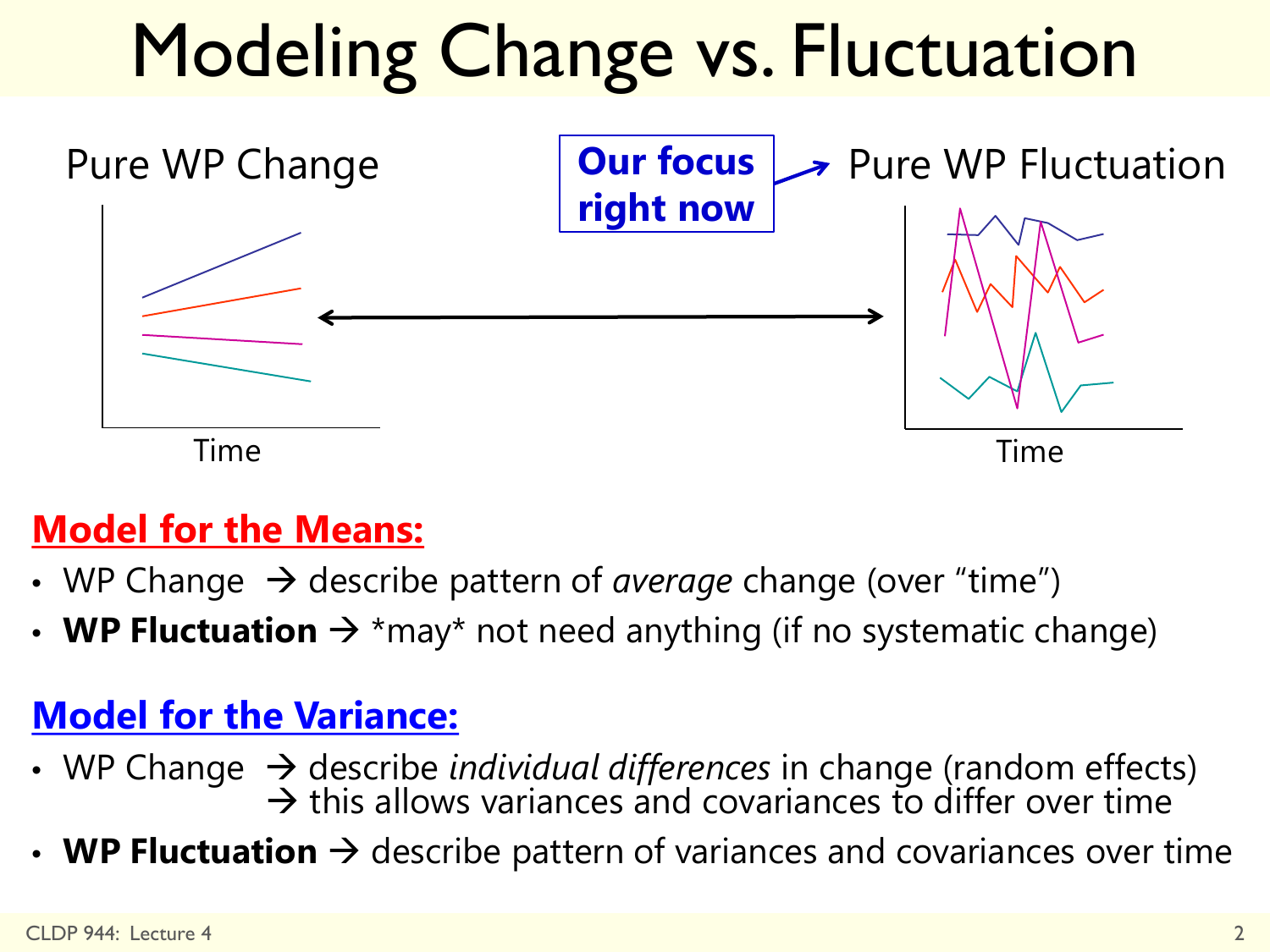### Big Picture Framework: Models for the Variance in Longitudinal Data



#### *What is the pattern of variance and covariance over time?*

CS and UN are just two of the many, many options available within MLM, including *random effects models* (for change) and *alternative covariance structure models* (for fluctuation).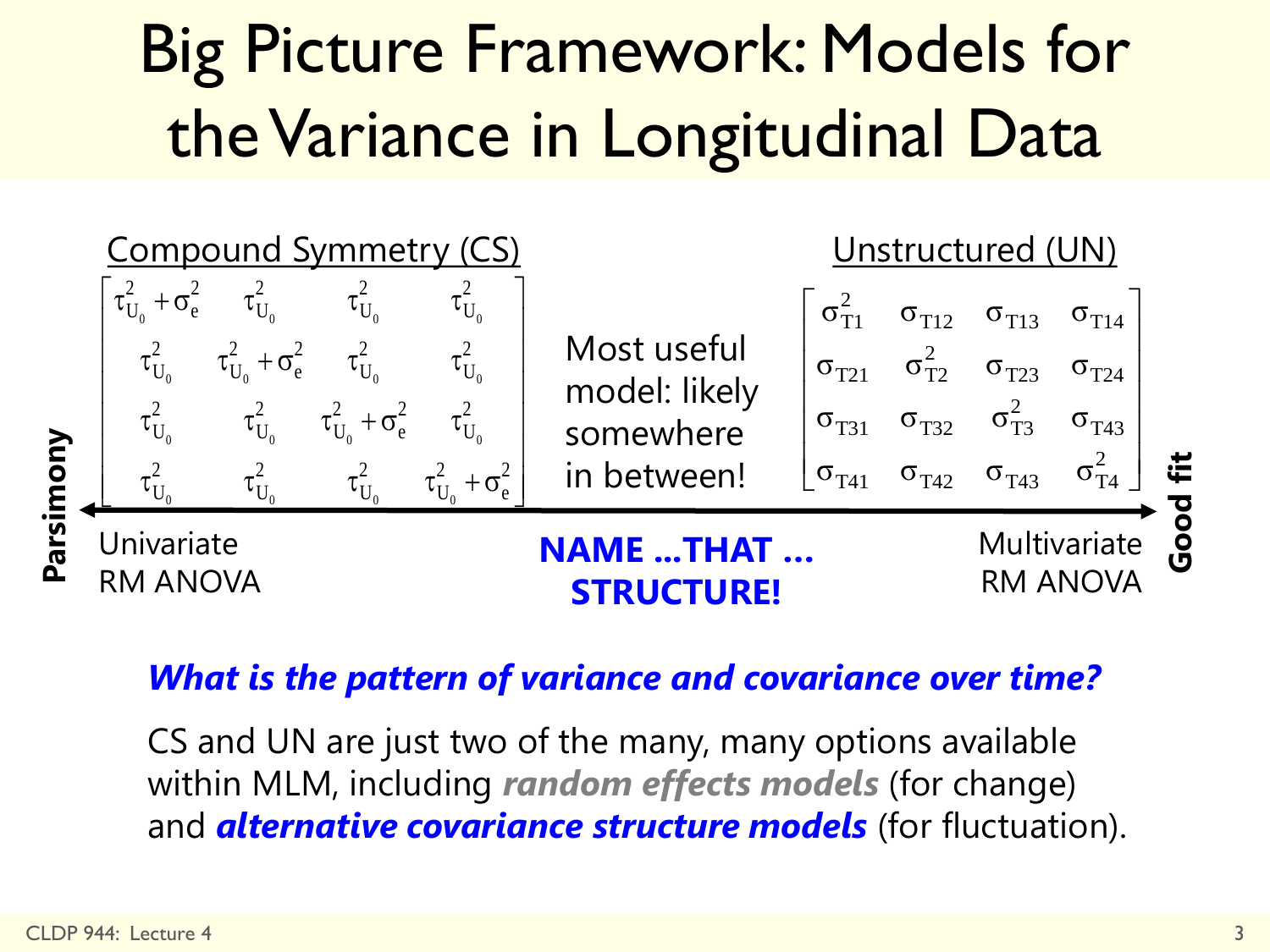# Relative Model Fit by Model Side

- Nested models (i.e., in which one is a subset of the other) can now differ from each other in two important ways
- **Model for the Means**  $\rightarrow$  which predictors and which fixed effects of them are included in the model
	- > Does not require assessment of relative model fit using LL or −2LL (can still use univariate or multivariate Wald tests for this)
- **Model for the Variance**  $\rightarrow$  what the pattern of variance and covariance of residuals from the same unit should be
	- > DOES require assessment of relative model fit using LL or -2LL
	- Cannot use the Wald test *p*-values that show up on the output for testing significance of variances because those *p*-values are use a two-sided sampling distribution for what the variance could be (but variances cannot be negative, so those *p*-values are not valid)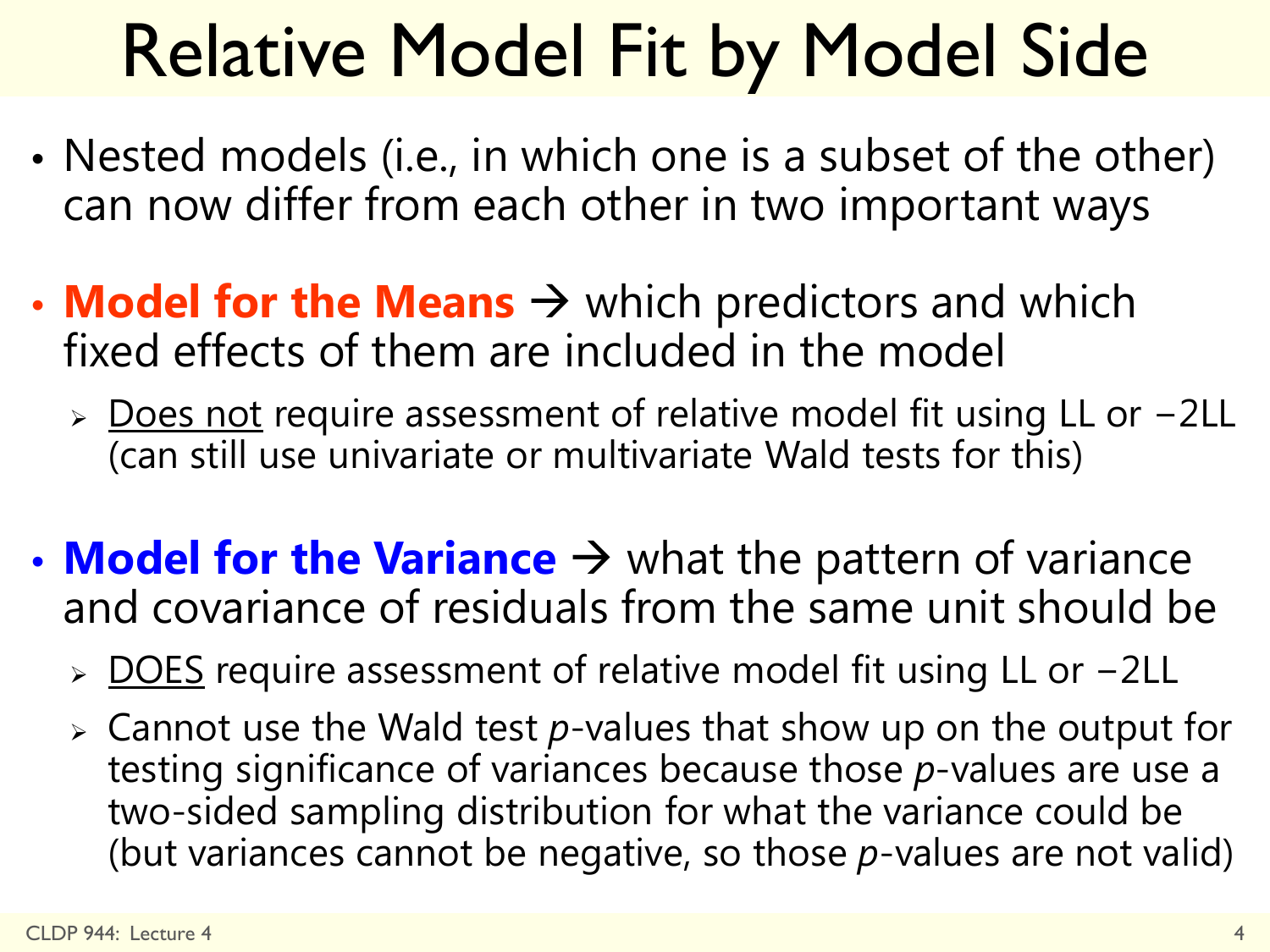# Comparing Models for the Variance

- ACS models require assessment of **relative model fit**: how well does the model fit relative to other possible models?
- Relative fit is indexed by overall model **log-likelihood** (**LL**):
	- > Log of likelihood for each person's outcomes given model parameters
	- > Sum log-likelihoods across all independent persons = **model LL**
	- Two flavors: Maximum Likelihood (ML) or Restricted ML (REML)
- What you get for this on your output varies by software…
- Given as −2\*log likelihood (−2LL) in SAS or SPSS MIXED: **−2LL** gives BADNESS of fit, so **smaller** value = better model
- Given as just log-likelihood (LL) in STATA MIXED and Mplus: **LL** gives GOODNESS of fit, so **bigger** value = better model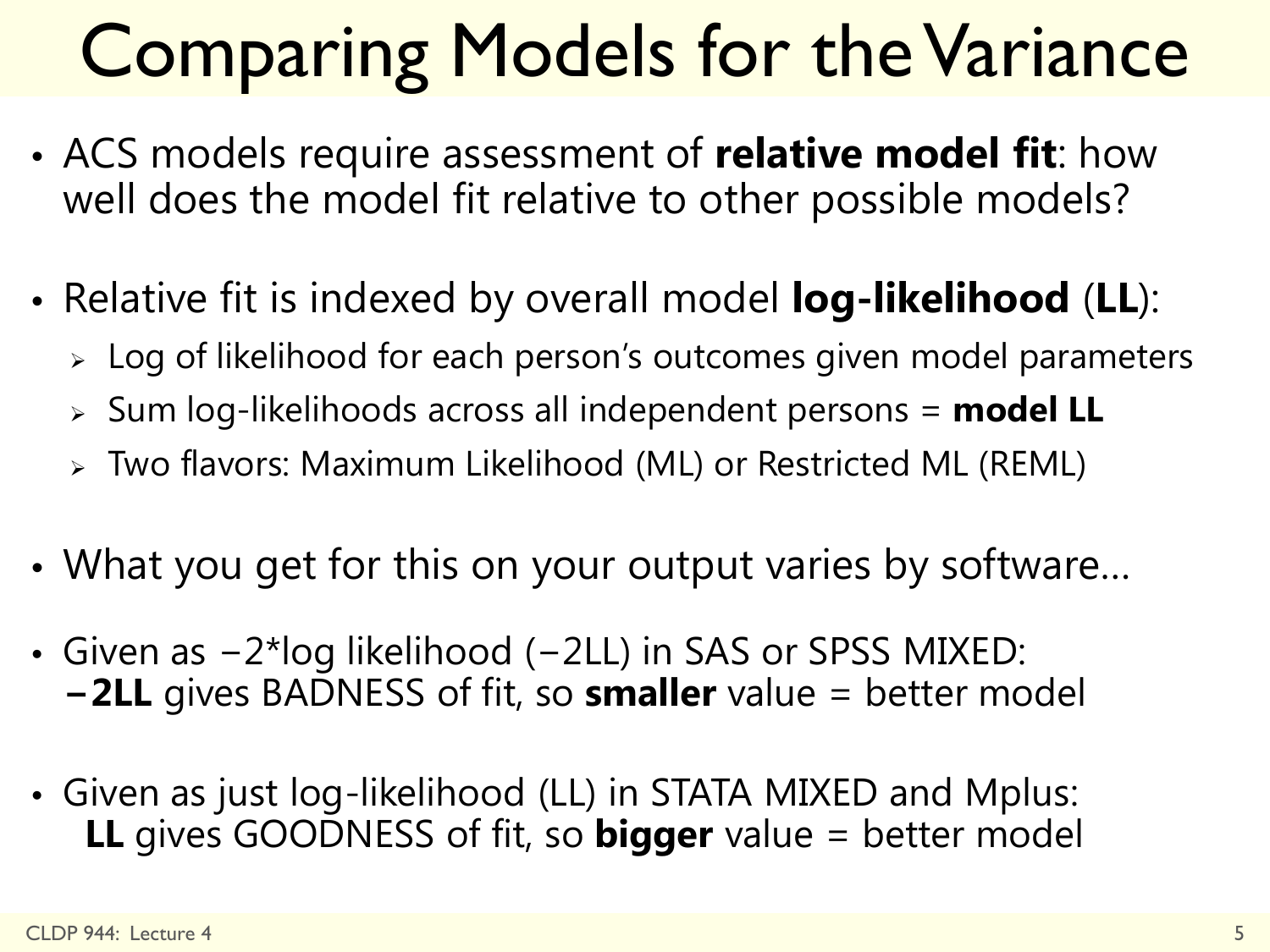### Comparing Models for the Variance

- **Two main questions in choosing a model for the variance:**
	- $\triangleright$  How does the variance of the residuals differ across occasions?
	- $\triangleright$  How are the residuals from the same sampling unit correlated?
- Nested models are compared using a **"likelihood ratio test": −2ΔLL test** (aka, "χ2 test" in SEM; "deviance difference test" in MLM)

"fewer" = from model with fewer parameters "more" = from model with more parameters

Results of 1. & 2. must be positive values!

- 1. Calculate **−2ΔLL:** if given −2LL, do −2ΔLL = (−2LL<sub>fewer</sub>) (−2LL<sub>more</sub>) if given LL, do  $-2\Delta L = -2$  \*(LL<sub>fewer</sub> – LL<sub>more</sub>)
- 2. Calculate  $\Delta df = (\# \text{ Parms}_{\text{more}}) (\# \text{ Parms}_{\text{fewer}})$
- **3. Compare −2ΔLL to χ2 distribution with df = Δdf**
- 4. Get *p*-value from CHIDIST in excel or LRTEST option in STATA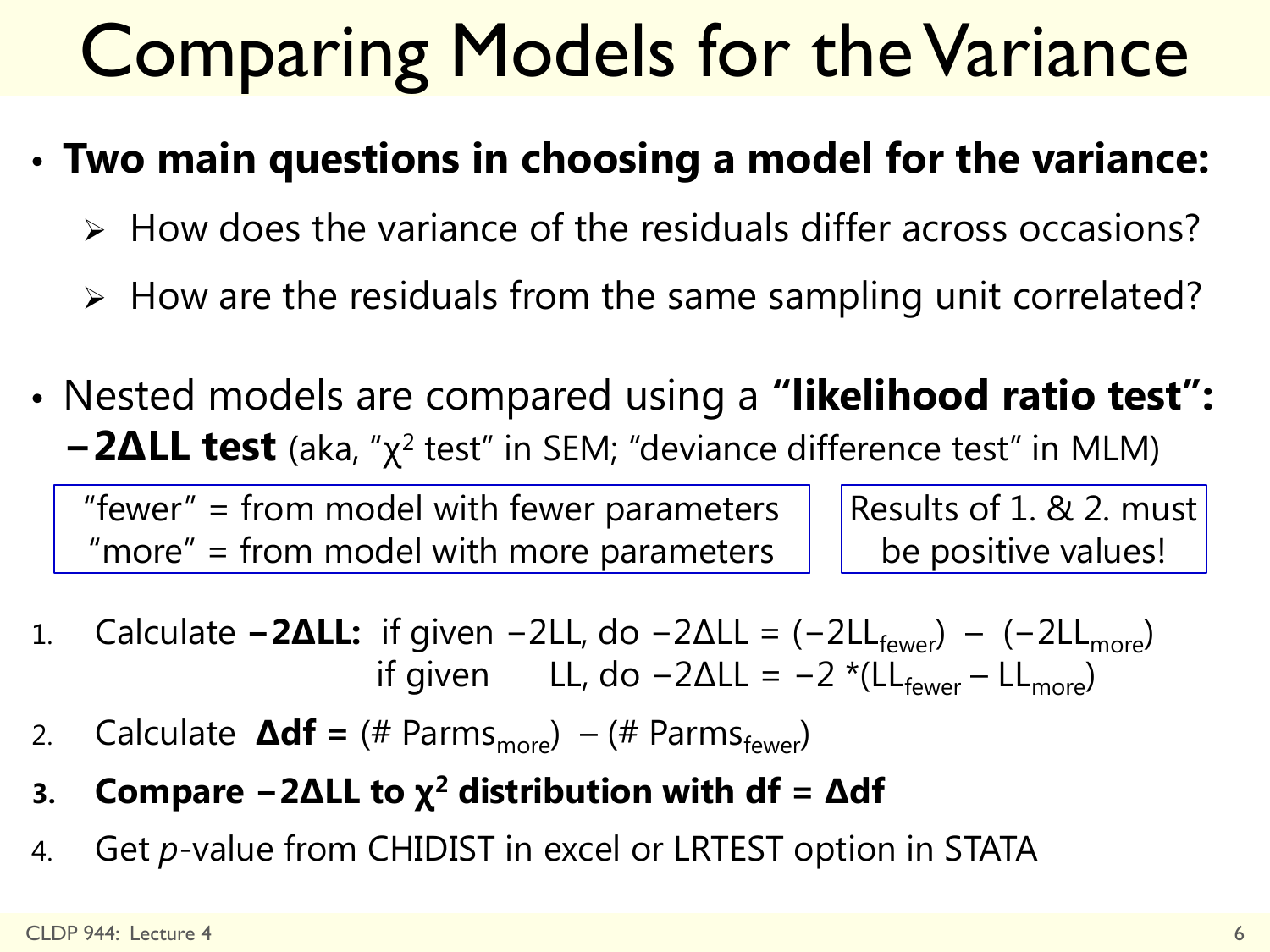# Comparing Models for the Variance

- What your *p*-value for the −2ΔLL test means:
	- If you **ADD** parameters, then your model can get **better** (if −2ΔLL test is significant ) or **not better** (not significant)
	- If you **REMOVE** parameters, then your model can get **worse** (if −2ΔLL test is significant ) or **not worse** (not significant)
- Nested or non-nested models can also be compared by **Information Criteria** that also reflect model parsimony
	- No significance tests or critical values, just "smaller is better"
	- **AIC** = Akaike IC =  $-2LL + 2$  \*(#parameters)
	- **BIC** = Bayesian IC = −2LL + log(N)\*(#parameters)
- $N = #$ level-2 units
	- What "parameters" means depends on flavor (except in STATA):
		- ML = ALL parameters; REML = variance model parameters only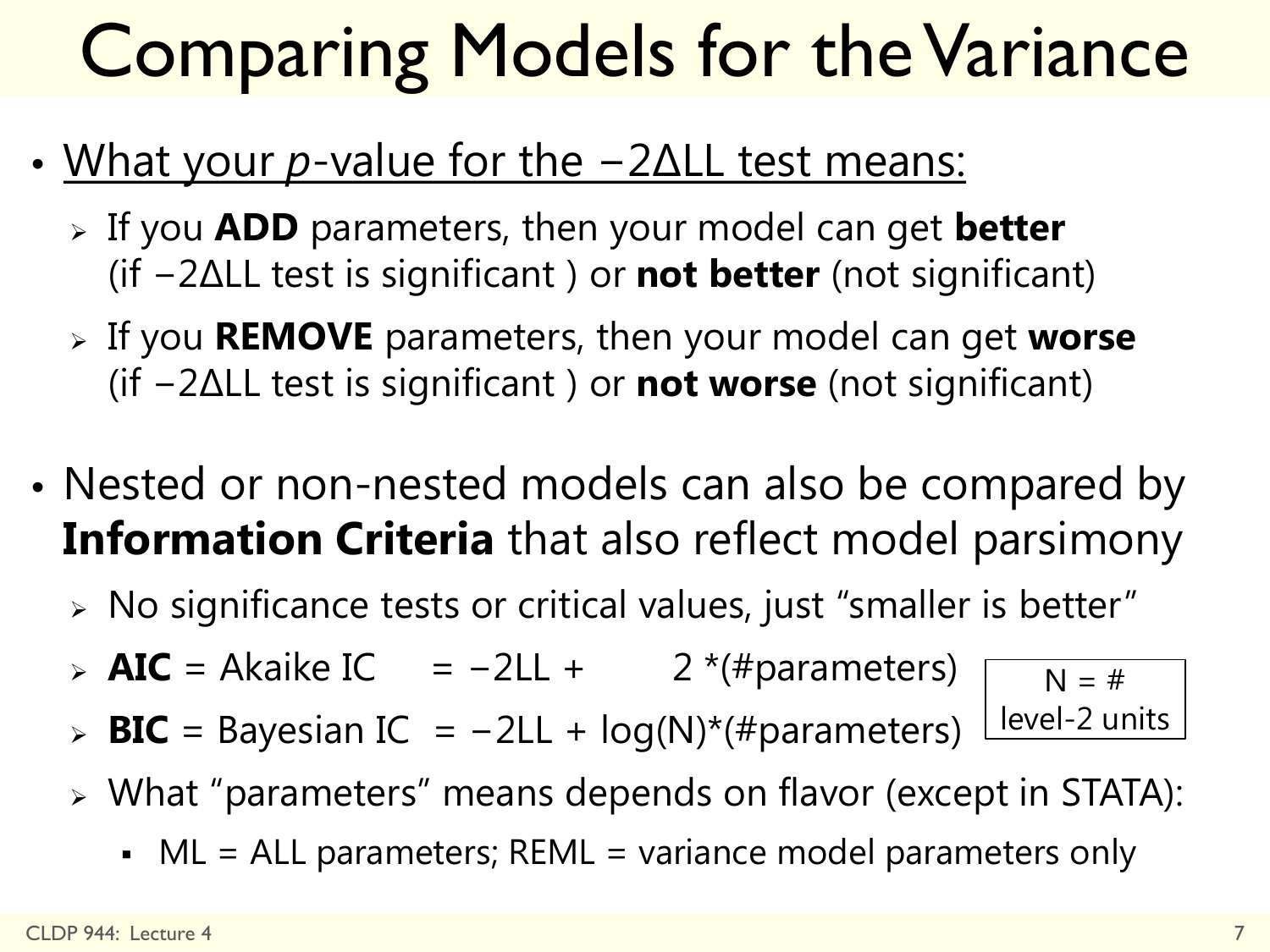### Alternative Covariance Structure Models

- Useful in predicting patterns of variance and covariance that arise from fluctuation in the outcome across time:
	- **Variances**: Same (homogeneous) or different (heterogeneous)?
	- **Covariances**: Same or different? If different, what is the pattern?
		- Models with heterogeneous variances predict correlation instead of covariance because covariances will differ when variances differ
	- Often don't need any fixed effects for systematic effects of time in the model for the means (although this is always an empirical question)
- Limitations for most of the ACS models:
	- Require **equal-interval** occasions (if they use the idea of "time lag")
	- Require **balanced** time across persons (no intermediate time values)
	- But **do not require complete data** (unlike when CS and UN are estimated via least squares in ANOVA instead of ML/REML in MLM)
- ACS models do require some new terminology to introduce…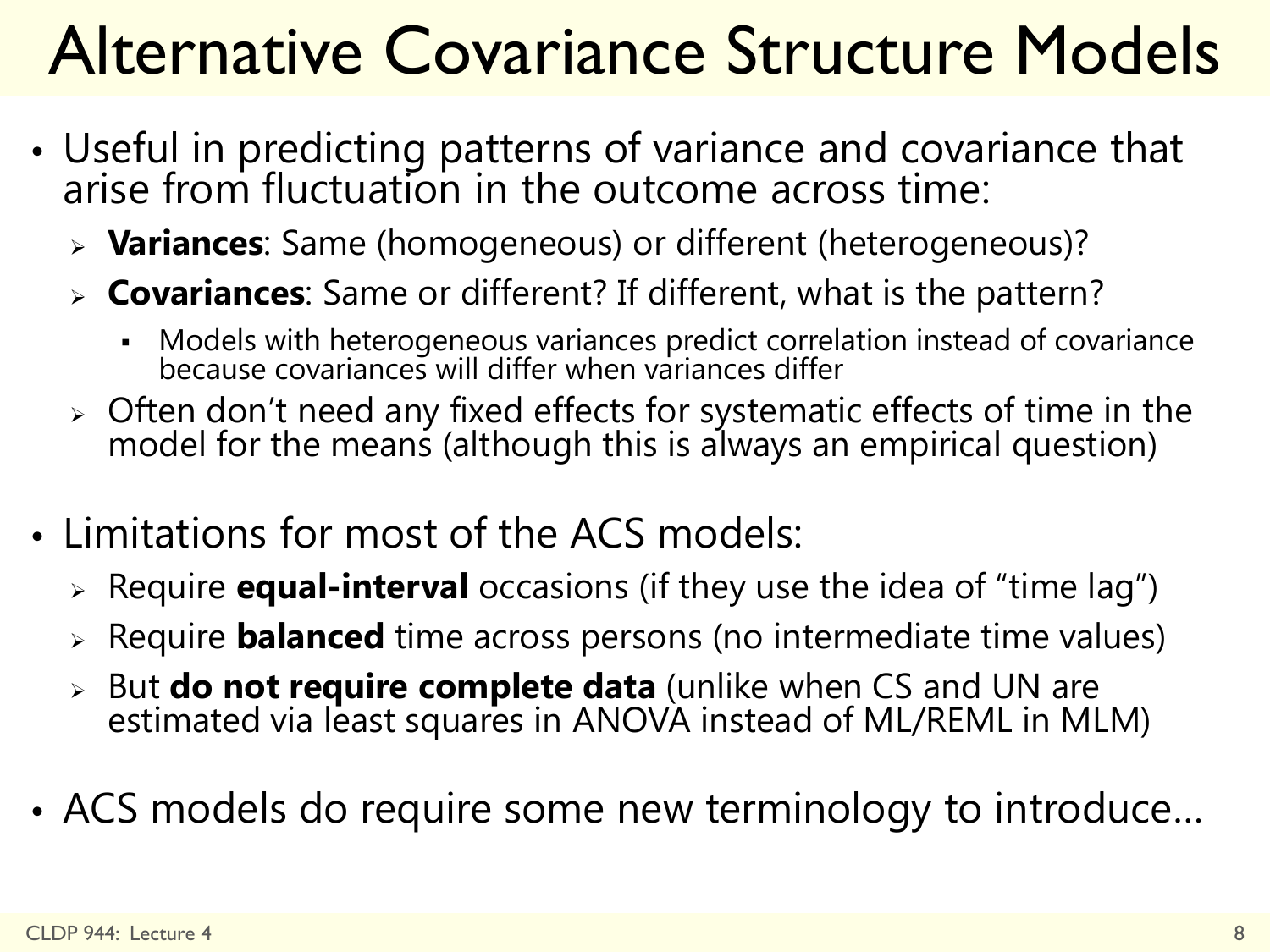# Two Families of ACS Models

- So far, we've referred to the variance and covariance matrix of the multivariate (longitudinal) outcomes as the **R** matrix
	- We now refer to these as **"R-only models"** (use **REPEATED** statement only)
	- Although the **R** matrix is actually specified per individual, ACS models usually assume the same **R** matrix for everyone
	- **R** matrix is symmetric with dimensions *n* x *n*, in which *n* = # occasions per person (although people can have missing data, the same set of *possible* occasions is required across people to use most **R**-only models)

#### • **3 other matrices we'll see in "G and R combined" ACS models:**

- $\triangleright$  **G** = matrix of random effects variances and covariances (stay tuned)
- $\triangleright$  **Z** = matrix of values for predictors that have random effects (stay tuned)
- **V** = symmetric *n* x *n* matrix of **total** variance and covariance over time
	- If the model includes random effects, then **G** and **Z** get combined with **R** to make **V** as  $V = ZGZ<sup>T</sup> + R$  (accomplished by adding the **RANDOM** statement)
	- If the model does NOT include random effects in **G**, then  $V = R_{\dots}$  so, **R**-only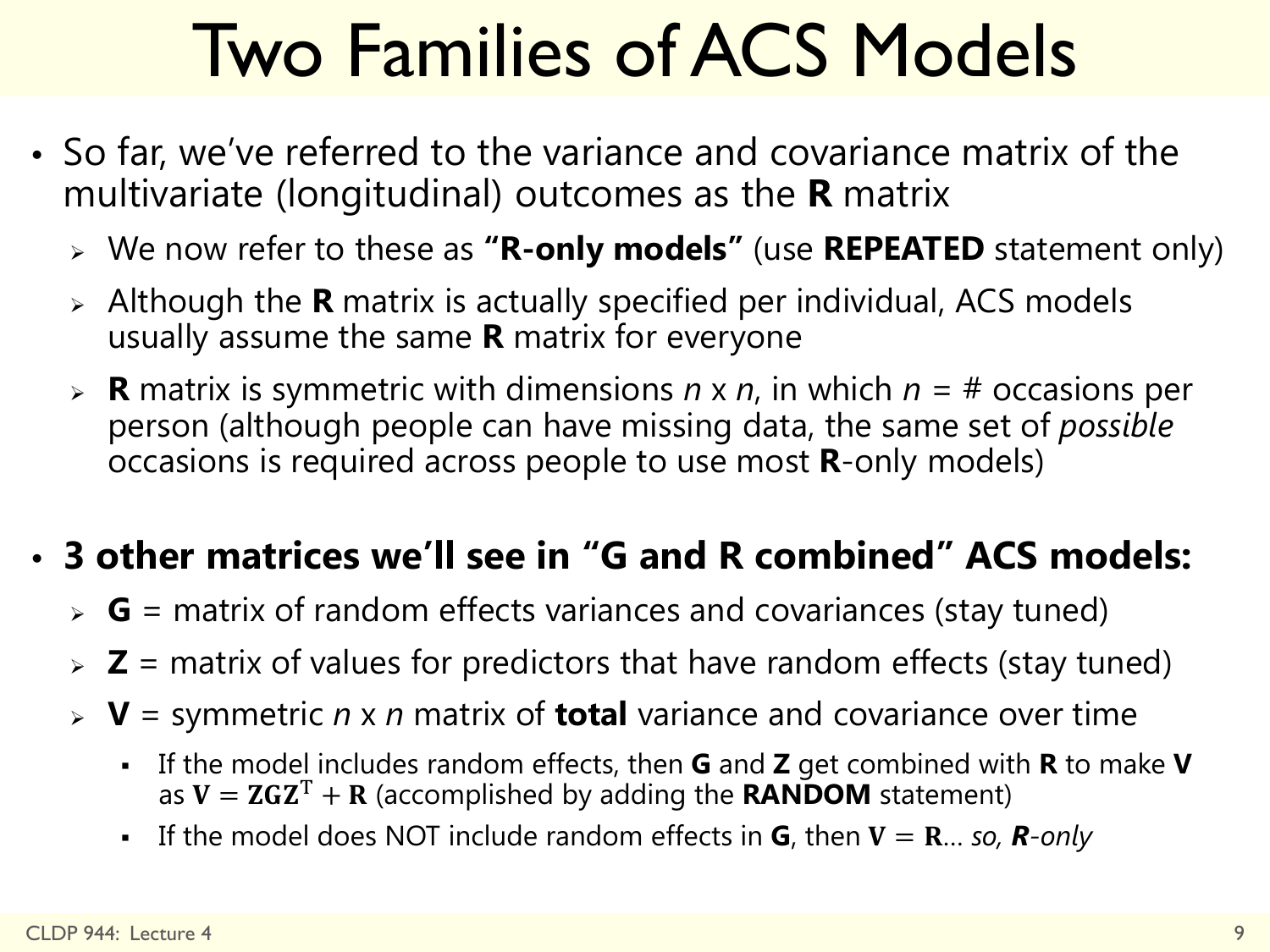### Review: Covariances and Correlations

Correlation<sub>y1,y2</sub> = 
$$
\frac{\text{Covariance}_{y1,y2}}{\sqrt{\text{Variance}_{y1}} * \sqrt{\text{Variance}_{y2}}}
$$

Covariance<sub>y1,y2</sub> = Correlation<sub>y1,y2</sub>  $\sqrt[q]{Variance}_{y1} \times \sqrt{\frac{Variance}{y2}}$ 

- Given the standard deviation (as  $\sqrt{Variance}$ ) at each occasion, either the correlation and covariance can be calculated given the other
- ACS models with **homogeneous variances** tend to be specified in terms of **variance and covariance**
	- $\triangleright$  Given same variance over time, same covariance  $\rightarrow$  same correlation
- ACS models with **heterogeneous variance** tend to be specified in terms of **variance and correlation**
	- $\triangleright$  Different variances over time  $\rightarrow$  different covariances over time, even if the correlation is the same (so only correlation is estimated directly)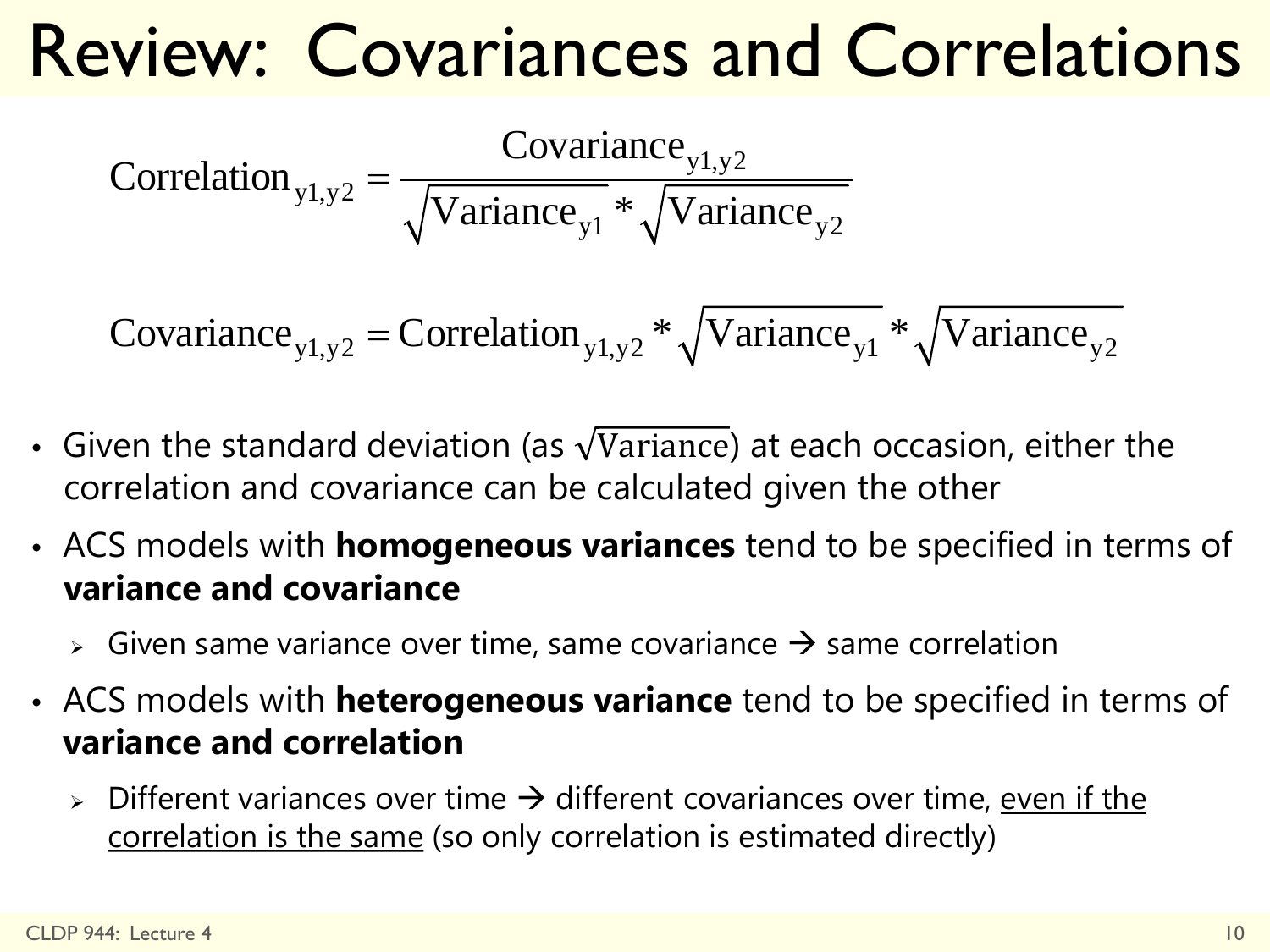# **R**-Only ACS Models

- The **R-only** models to be presented next are all specified using the **REPEATED** statement only (no RANDOM statement)
- They are explained by showing their predicted **R** matrix, which provides the **total** variances and covariances across occasions
	- Total variance per occasion on diagonal
	- $\triangleright$  Total covariances across occasions on off-diagonals
	- $>$  I've included in " " the labels SAS uses for each parameter
- Correlations across occasions can be calculated given variances and covariances, which would be shown in the **RCORR** matrix (available in SAS PROC MIXED)
	- 1's on diagonal (standardized variables), correlations on off-diagonal

#### • **Unstructured (TYPE=UN) will always fit best by −2LL**

- $\triangleright$  All ACS models are nested within Unstructured (UN = the data)
- Goal: find an ACS model that is **simpler** but **not worse fitting** than UN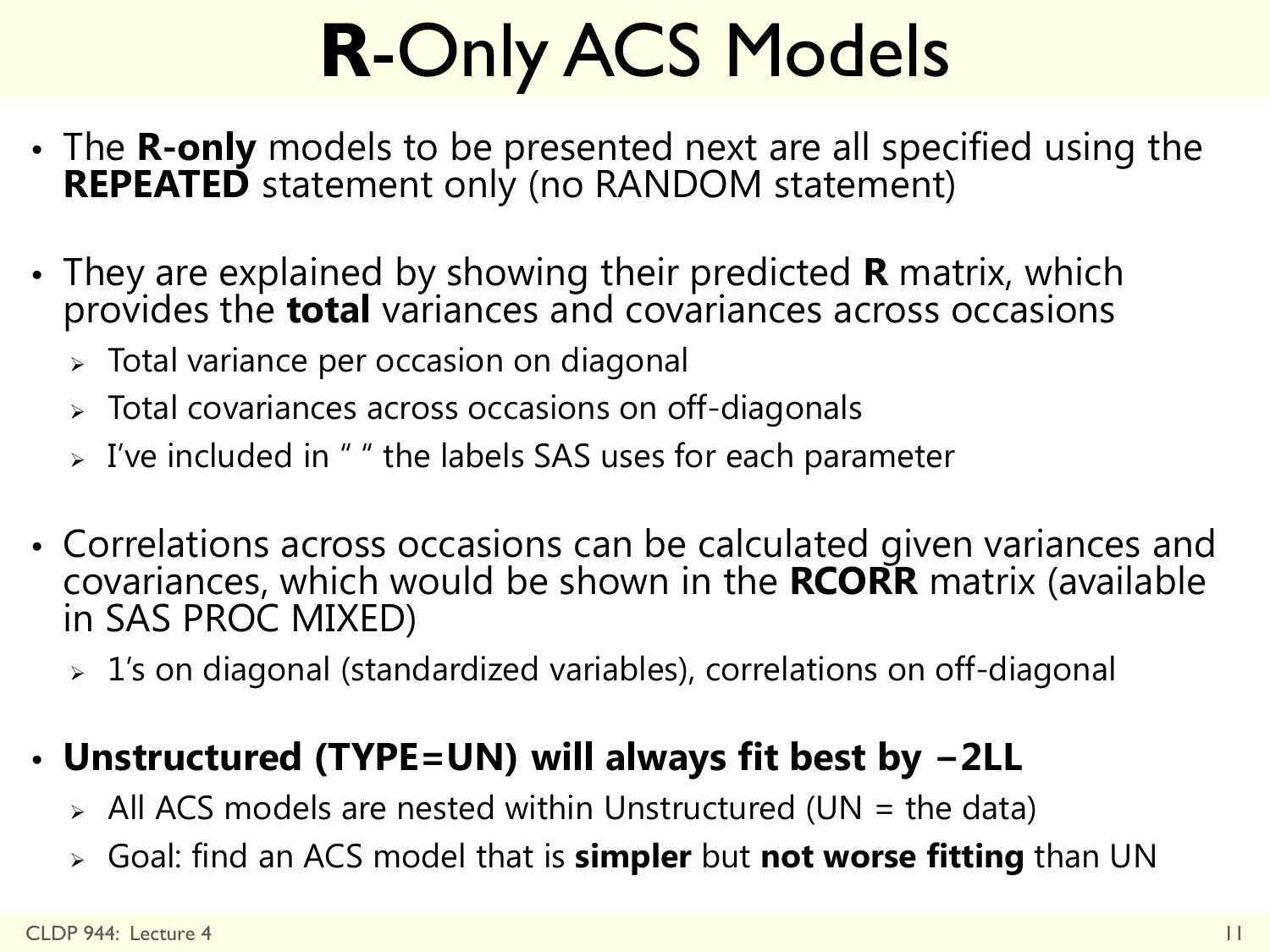# **R**-Only ACS Models: CS/CSH

#### • **Compound Symmetry: TYPE=CS**

- $>$  2 parameters:
	- **1** "residual" variance  $\sigma_{\rm e}^2$
	- **1 "CS" covariance**  across occasions
- > Constant total variance:  $CS + \sigma_e^2$
- Constant total covariance: CS



#### • **Compound Symmetry Heterogeneous: TYPE=CSH**

- $\triangleright$   $n+1$  parameters:
	- *n* **separate "Var(***n***)" total variances**  $\sigma^2_{\text{T}n}$
	- **1 "CSH" total correlation across occasions**

| $\sigma_{\text{\tiny T1}}^2$ |                                                                                                                                                                                      | $\text{CSH}\sigma_{\text{T1}}\sigma_{\text{T2}}$ $\text{CSH}\sigma_{\text{T1}}\sigma_{\text{T3}}$ $\text{CSH}\sigma_{\text{T1}}\sigma_{\text{T4}}$ |  |
|------------------------------|--------------------------------------------------------------------------------------------------------------------------------------------------------------------------------------|----------------------------------------------------------------------------------------------------------------------------------------------------|--|
|                              | CSH $\sigma_{T2}\sigma_{T1}$ $\sigma_{T2}^2$ CSH $\sigma_{T2}\sigma_{T3}$ CSH $\sigma_{T2}\sigma_{T4}$                                                                               |                                                                                                                                                    |  |
|                              | $\overline{\text{CSH}}\sigma_{\text{T3}}\sigma_{\text{T1}}$ $\text{CSH}\sigma_{\text{T3}}\sigma_{\text{T2}}$ $\sigma_{\text{T3}}^2$ $\text{CSH}\sigma_{\text{T3}}\sigma_{\text{T4}}$ |                                                                                                                                                    |  |
|                              | $\vert$ CSH $\sigma_{T4}\sigma_{T1}$ CSH $\sigma_{T4}\sigma_{T2}$ CSH $\sigma_{T4}\sigma_{T3}$ $\sigma_{T4}^2$                                                                       |                                                                                                                                                    |  |

- $\triangleright$  Separate total variances are estimated directly
- Still constant total correlation: CSH (but has non-constant covariances)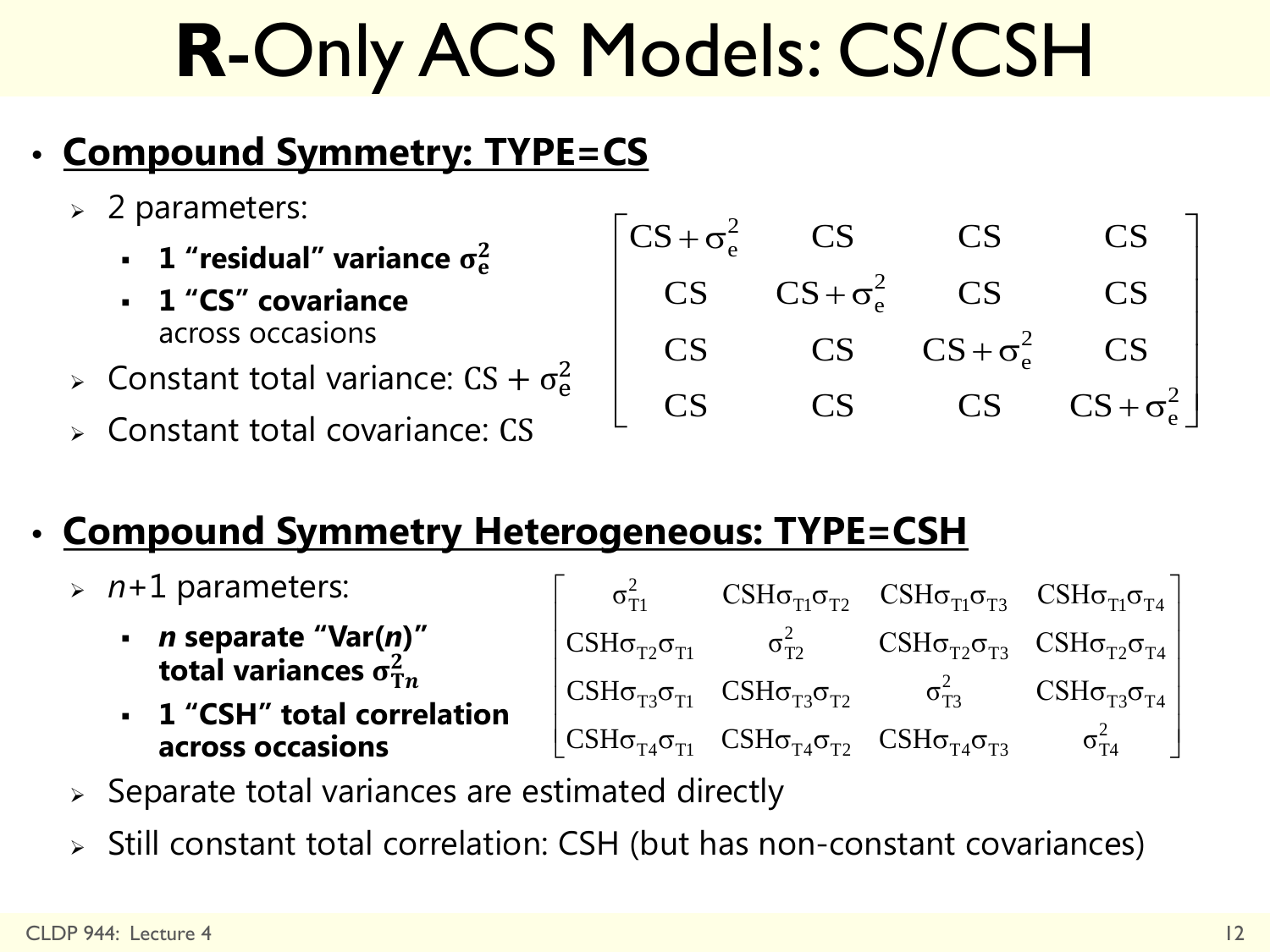# **R**-Only ACS Models: AR1/ARH1

#### • **1st Order Auto-Regressive: TYPE=AR(1)**

- 2 parameters:
	- **1 constant total variance**   $\sigma_{\rm T}^2$  (mislabeled "residual")
	- **1** "AR1" total auto-correlation  $r_T$ across occasions

$$
\left[ \begin{matrix} \sigma_T^2 & r_T^1 \sigma_T^2 & r_T^2 \sigma_T^2 & r_T^3 \sigma_T^2 \\ r_T^1 \sigma_T^2 & \sigma_T^2 & r_T^1 \sigma_T^2 & r_T^2 \sigma_T^2 \\ r_T^2 \sigma_T^2 & r_T^1 \sigma_T^2 & \sigma_T^2 & r_T^1 \sigma_T^2 \\ r_T^3 \sigma_T^2 & r_T^2 \sigma_T^2 & r_T^1 \sigma_T^2 & \sigma_T^2 \end{matrix} \right]
$$

Fig. 1  $r_T^1$  is lag-1 correlation,  $r_T^2$  is lag-2 correlation,  $r_T^3$  is lag-3 correlation....

### • **1st Order Auto-Regressive Heterogeneous: TYPE=ARH(1)**

- $\triangleright$   $n+1$  parameters:
	- *n* **separate "Var(***n***)" total variances**  $\sigma^2_{\text{T}n}$
	- **1 "ARH1" total autocorrelation r<sub>T</sub>** across occasions



Fig. 1  $r_T^1$  is lag-1 correlation,  $r_T^2$  is lag-2 correlation,  $r_T^3$  is lag-3 correlation....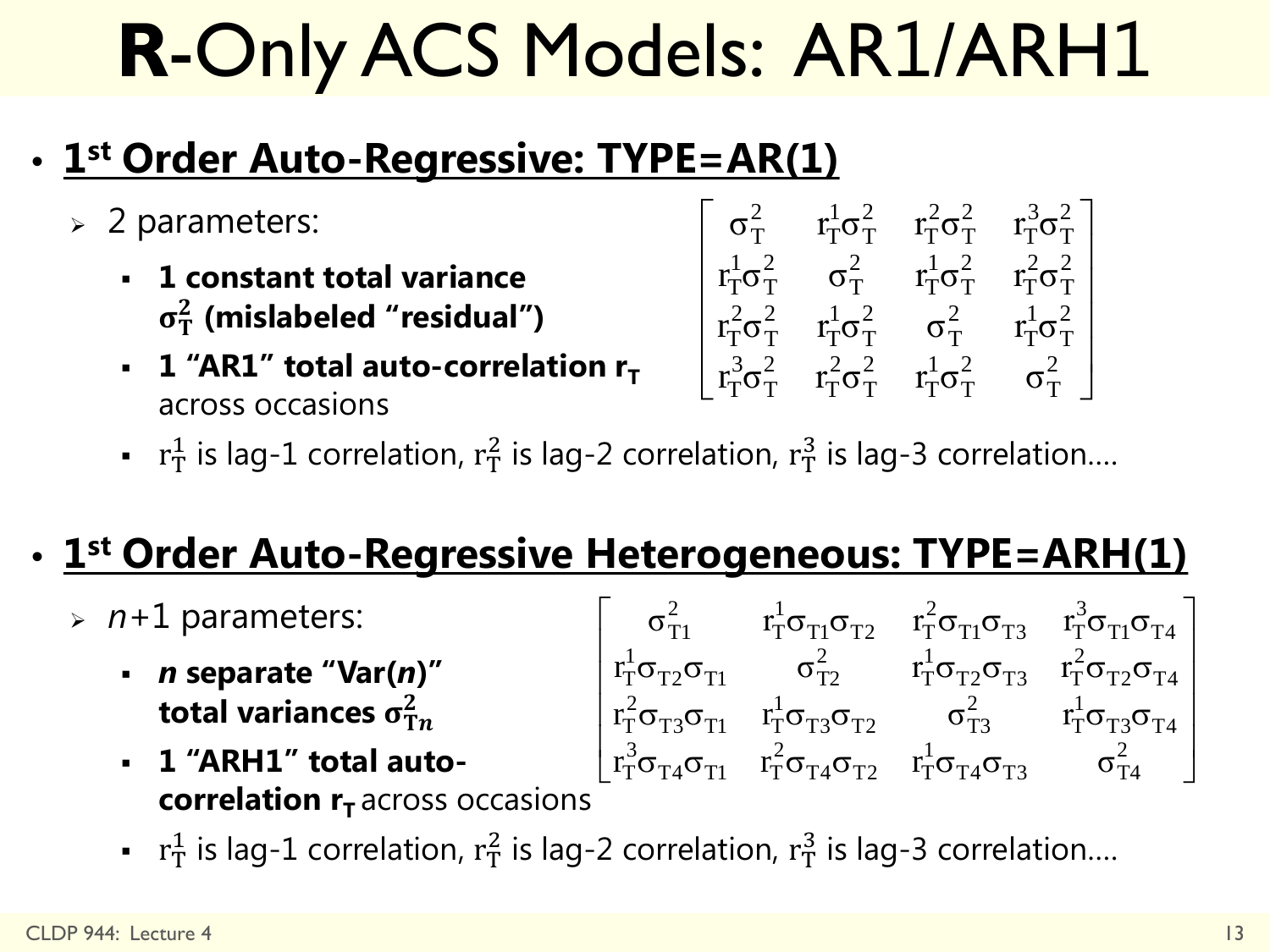# **R**-Only ACS Models: TOEP*n*/TOEPH*n*

### • **Toeplitz(***n***): TYPE=TOEP(***n***)**

- *n* parameters:
	- **1 constant total variance**   $\sigma_{\rm T}^2$  (mislabeled "residual")
	- *n*−1 "TOEP(*lag*)" c<sub>T</sub><sub>n</sub> banded **total covariances** across occasions
- 2 T 2  $T1 \quad \text{or}$ 2  $T2$   $C_{T1}$   $C_T$ 2  $T3$   $C_{T2}$   $C_{T1}$   $C_T$ σ  $c_{T1}$  σ  $c_{T2}$   $c_{T1}$   $\sigma$  $c_{T3}$   $c_{T2}$   $c_{T1}$   $\sigma$  $\sigma_{\rm T}^2$  $\frac{1}{2}$   $\frac{2}{2}$  $\begin{bmatrix} c_{T3} & c_{T2} & c_{T1} & \sigma_T^2 \end{bmatrix}$ 
	- c<sub>T1</sub> is lag-1 covariance,  $c_{T2}$  is lag-2 covariance,  $c_{T3}$  is lag-3 covariance...

2

### • **Toeplitz Heterogeneous(***n***): TYPE=TOEPH(***n***)**

- *n + (n*−1) parameters:
	- *n* **separate "Var(***n***)" total variances**  $\sigma^2_{\text{T}n}$
	- *n*−1 "TOEPH(*lag*)" r<sub>T*n*</sub> across occasions
- $\mathsf{\textbf{banded total correlations}} \; \left[ \; \mathrm{r_{T3} \sigma_{T4} \sigma_{T1}} \quad \mathrm{r_{T2} \sigma_{T4} \sigma_{T2}} \quad \; \mathrm{r_{T1} \sigma_{T4} \sigma_{T3}} \qquad \; \mathrm{\sigma^2_{T4}} \quad \; \right]$  $T1$   $T1$ <sup> $T1$ </sup> $T2$   $T2$   $T1$ <sup> $T3$ </sup> $T3$   $T1$ <sup> $T4$ </sup> $T4$ 2  $T1$ <sup>O</sup>T2<sup>O</sup>T1 T2<sup>O</sup>T2 T<sub>1</sub>OT<sub>2</sub><sup>O</sup>T3 T<sub>2</sub>OT<sub>2</sub>OT<sub>4</sub> 2  $\rm r_{T2}\sigma_{T3}\sigma_{T1}$   $\rm r_{T1}\sigma_{T3}\sigma_{T2}$   $\rm \sigma_{T3}^2$   $\rm r_{T1}\sigma_{T3}\sigma_{T4}$  $\sigma^2_{\text{T1}}$   $\text{r}_{\text{T1}}\sigma_{\text{T1}}\sigma_{\text{T2}}$   $\text{r}_{\text{T2}}\sigma_{\text{T1}}\sigma_{\text{T3}}$   $\text{r}_{\text{T2}}$  $\mathbf{r}_{\mathrm{T1}}\mathbf{\sigma}_{\mathrm{T2}}\mathbf{\sigma}_{\mathrm{T1}}$   $\mathbf{\sigma}_{\mathrm{T2}}^2$   $\mathbf{r}_{\mathrm{T1}}\mathbf{\sigma}_{\mathrm{T2}}\mathbf{\sigma}_{\mathrm{T3}}$   $\mathbf{r}_{\mathrm{T2}}$  $\sigma_{T1}^2$   $r_{T1}\sigma_{T1}\sigma_{T2}$   $r_{T2}\sigma_{T1}\sigma_{T3}$   $r_{T3}\sigma_{T1}\sigma_{T4}$  $\sigma_{\text{T2}}\sigma_{\text{T1}}$   $\sigma_{\text{T2}}^2$   $r_{\text{T1}}\sigma_{\text{T2}}\sigma_{\text{T3}}$   $r_{\text{T2}}\sigma_{\text{T2}}\sigma_{\text{T3}}$ 
	- r<sub>T1</sub> is lag-1 correlation,  $r_{T2}$  is lag-2 correlation,  $r_{T3}$  is lag-3 correlation....

2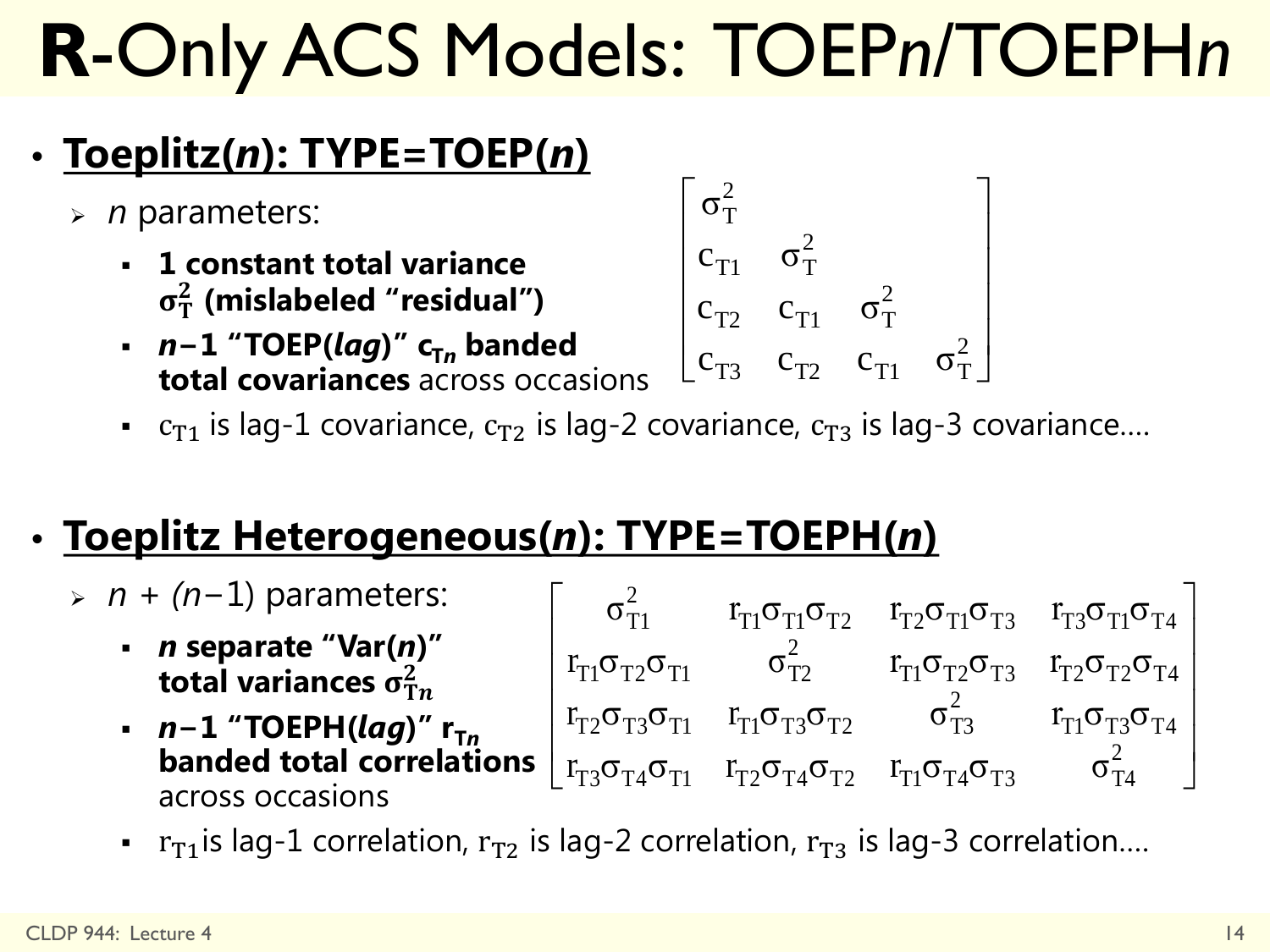# Comparing **R**-only ACS Models

- Baseline models: **CS =simplest**, **UN = most complex**
	- Relative to CS, more complex models fit "better" or "not better"
	- Relative to UN, less complex models fit "worse" or "not worse"
- Other rules of nesting and model comparisons:
	- Homogeneous variance models are nested within heterogeneous variance models (e.g., CS in CSH, AR1 in ARH1, TOEP in TOEPH)
	- CS and AR1 are each nested within TOEP (i.e., TOEP can become CS or AR1 through restrictions of its covariance patterns)
	- CS and AR1 are not nested (because both have 2 parameters)
	- **R**-only models differ in unbounded parameters, so can be compared using regular −2ΔLL tests (instead of mixture −2ΔLL tests)
	- Good idea to start by assuming heterogeneous variances until you settle on the covariance pattern, then test if het. var. are still necessary
	- When in doubt, just compare AIC and BIC (useful even with −2ΔLL tests)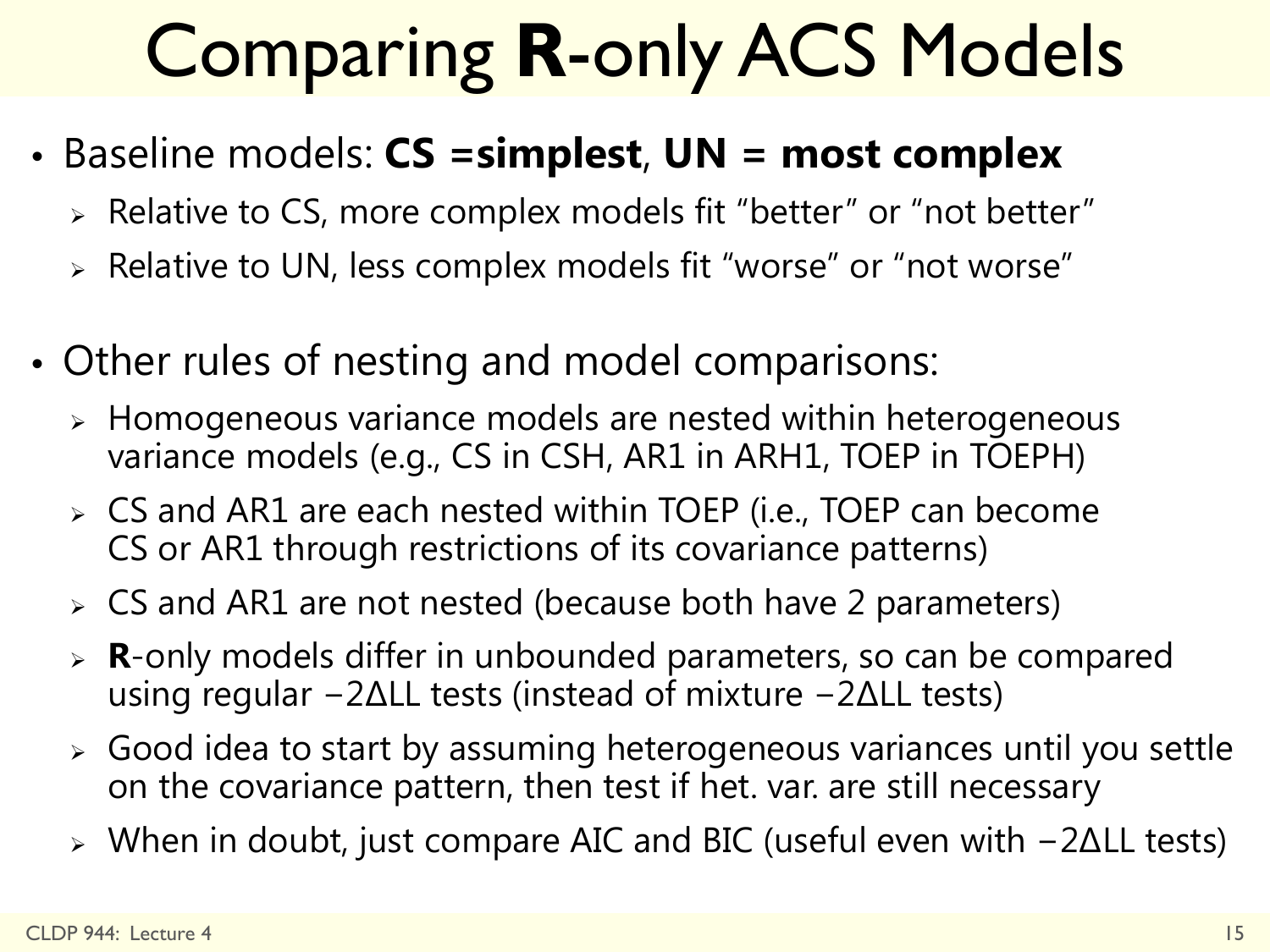# The Other Family of ACS Models

- **R**-only models *directly* predict the **total** variance and covariance
- **G** and **R** models *indirectly* predict the total variance and covariance through **between-person (BP)** and **within-person (WP)** sources of variance and covariance  $\rightarrow$  So, for this model:  $y_{ti} = \beta_0 + U_{0i} + e_{ti}$ 
	- **BP** = **G** matrix of **level-2 random effect (** $U_{0i}$ **)** variances and covariances
		- Which effects get to be random (whose variance and covariances are then included in **G**) is specified using the **RANDOM** statement (always TYPE=UN)
		- Our ACS models have a random intercept only, so **G** is 1x1 scalar of  $[\tau^2_{U_0}]$
	- $\triangleright$  **WP** = **R** matrix of **level-1 (e<sub>ti</sub>) residual** variances and covariances
		- The *n* x *n* **R** matrix of **residual** variances and covariances **that remain** after controlling for random intercept variance is then modeled with **REPEATED**
	- $\triangleright$  **Total** = **V** = *n* x *n* matrix of **total** variance and covariance over time that results from putting **G** and **R** together:  $V = ZGZ^{T} + R$ 
		- **Z** is a matrix that holds the values of predictors with random effects, but **Z** will be an *n* x 1 column of 1's for now (random intercept only)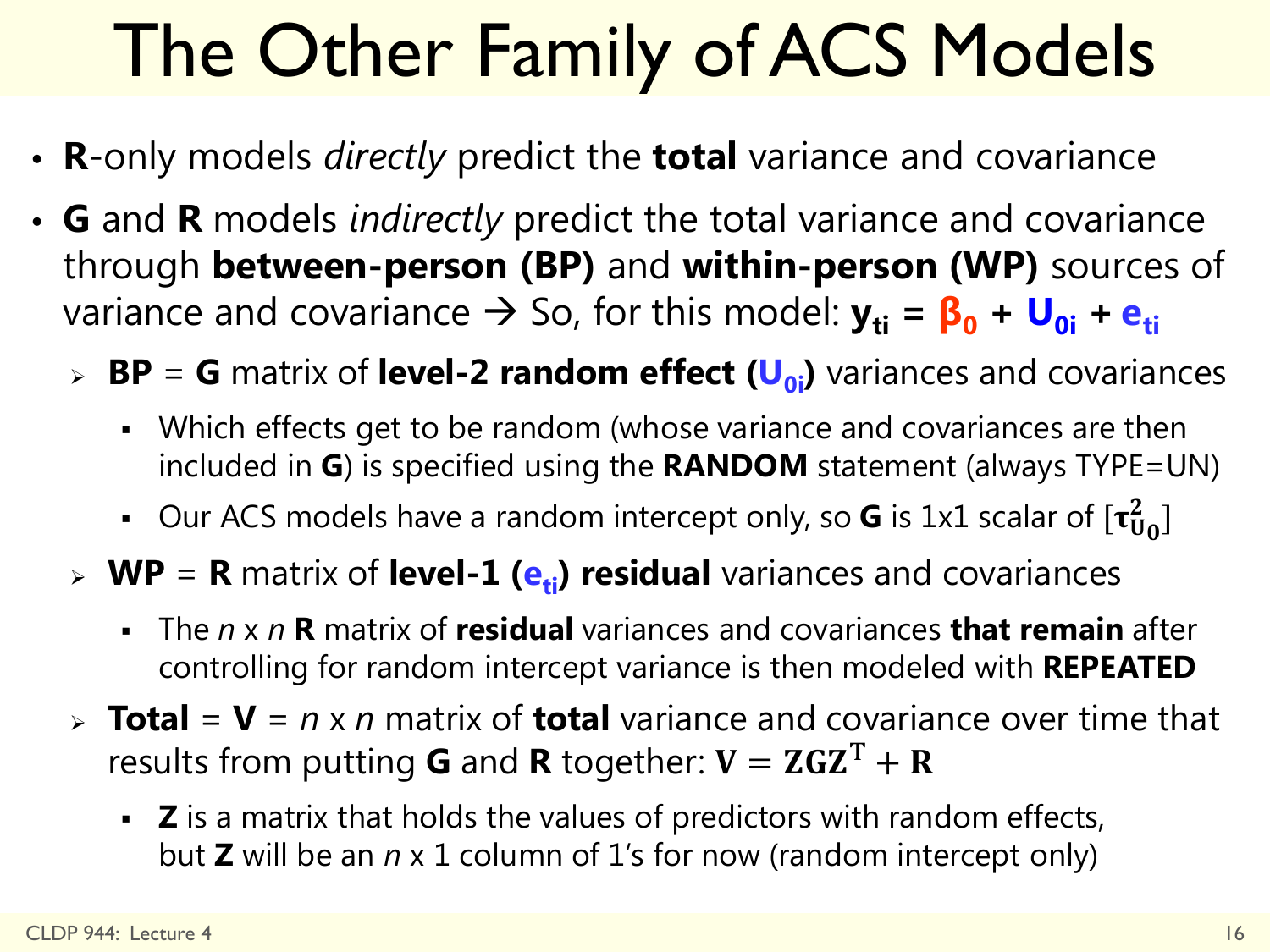### A "Random Intercept" (**G** and **R**) Model

0  $C_0$   $C_0$   $C_0$ 

 $\begin{vmatrix} \tau_{U_0}^2 + \sigma_e^2 & \tau_{U_0}^2 & \tau_{U_0}^2 & \tau_{U_0}^2 \end{vmatrix}$ 

2  $r^2$   $r^2$   $r^2$   $r^2$  $U_0$   $U_0$   $\overline{U}_0$   $U_0$   $U_0$ 

 $\tau_{\scriptscriptstyle{\rm UL}}^2 = \tau_{\scriptscriptstyle{\rm UL}}^2 + \sigma_{\scriptscriptstyle{\rm e}}^2 = \tau_{\scriptscriptstyle{\rm UL}}^2 = \tau_{\scriptscriptstyle{\rm e}}^2$ 

 $\tau_{\rm U_s}^2$   $\tau_{\rm U_s}^2$   $\tau_{\rm U_s}^2$  +  $\sigma_{\rm e}^2$   $\tau_{\rm U_s}$ 

2  $\tau^2$   $\tau^2$   $\tau^2$   $\tau^2$  $U_0$   $U_0$   $U_0$   $U_0$   $U_0$   $U_0$ 

2  $r^2$   $r^2$   $r^2$   $r^2$  $U_0$   $\tau U_0$   $U_0$   $U_0$   $U$ 

0  $\mathbf{U}_0$   $\mathbf{C}$   $\mathbf{U}_0$   $\mathbf{U}_0$ 

0  $\mathbf{U}_0$   $\mathbf{U}_0$   $\mathbf{U}_0$   $\mathbf{U}_0$ 

2  $\pi^2$   $\pi^2$   $\pi^2$  $U_0$   $U_0$   $U_0$   $U_0$   $U_0$   $U_0$ 

 $\mathbf{0}$   $\mathbf{0}$   $\mathbf{0}$   $\mathbf{0}$   $\mathbf{0}$ 

 $\left[\begin{array}{ccc} \tau_{\mathrm{U}_0}^2 & \tau_{\mathrm{U}_0}^2 & \tau_{\mathrm{U}_0}^2 & \tau_{\mathrm{U}_0}^2 + \sigma_{\mathrm{e}}^2 \end{array}\right]$ 

**Total Predicted Data Matrix is called V Matrix**

#### Unstructured **G Matrix** (RANDOM statement) Each person has same **1 x 1 G** matrix (no covariance across persons in two-level model)

Random Intercept Variance only

$$
\left[\mathbf{\tau}_{\mathrm{U}_{_{0}}}^{2}\right]
$$

Diagonal (VC) **R Matrix** (REPEATED statement) Each person has same *n* **x** *n* **R** matrix  $\rightarrow$  **equal variances and 0 covariances** across time (no covariance across persons) **Level 2, BP Variance Level 1, WP Variance**

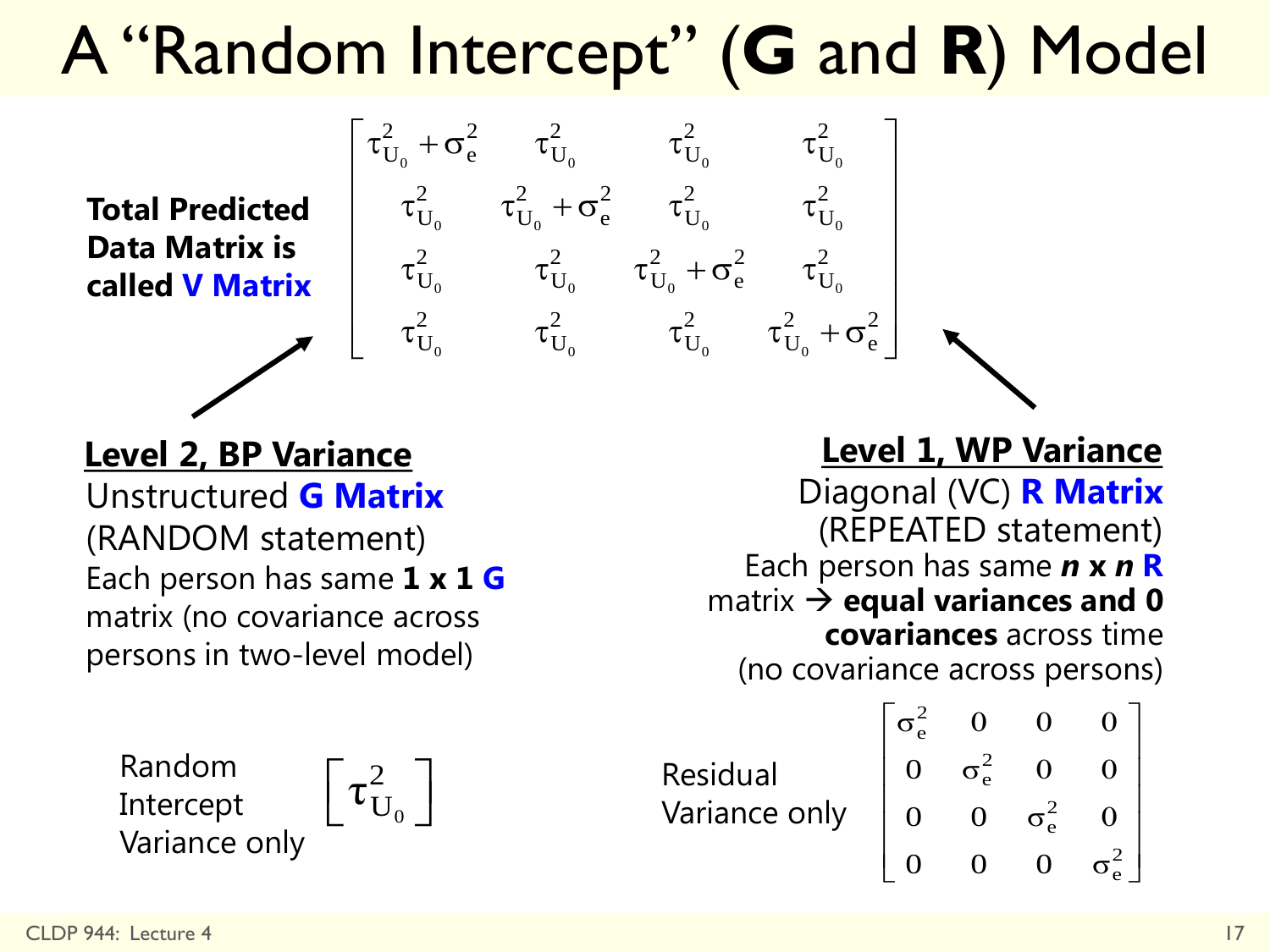### CS as a "Random Intercept" Model

**RI and DIAG: Total predicted data matrix is called V matrix, created from the G [TYPE=UN] and R [TYPE=VC] matrices as follows:**

$$
\mathbf{V} = \mathbf{Z} * \mathbf{G} * \mathbf{Z}^{T} + \mathbf{R} = \mathbf{V}
$$
  
\n
$$
\mathbf{V} = \begin{bmatrix} 1 \\ 1 \\ 1 \\ 1 \end{bmatrix} \begin{bmatrix} \tau_{U_{0}}^{2} \end{bmatrix} [1 \ 1 \ 1 \ 1] + \begin{bmatrix} \sigma_{e}^{2} & 0 & 0 & 0 \\ 0 & \sigma_{e}^{2} & 0 & 0 \\ 0 & 0 & \sigma_{e}^{2} & 0 \\ 0 & 0 & 0 & \sigma_{e}^{2} \end{bmatrix} = \begin{bmatrix} \tau_{U_{0}}^{2} + \sigma_{e}^{2} & \tau_{U_{0}}^{2} & \tau_{U_{0}}^{2} & \tau_{U_{0}}^{2} \\ \tau_{U_{0}}^{2} & \tau_{U_{0}}^{2} + \sigma_{e}^{2} & \tau_{U_{0}}^{2} & \tau_{U_{0}}^{2} \\ \tau_{U_{0}}^{2} & \tau_{U_{0}}^{2} & \tau_{U_{0}}^{2} & \tau_{U_{0}}^{2} \\ \tau_{U_{0}}^{2} & \tau_{U_{0}}^{2} & \tau_{U_{0}}^{2} & \tau_{U_{0}}^{2} + \sigma_{e}^{2} \end{bmatrix}
$$

2 e 2  $CS$   $CS + \sigma_e^2$  CS CS 2 CS  $CS$   $CS + \sigma_e^2$  CS 2 e + σ CS CS CS CS CS CS CS CS  $\begin{bmatrix} CS + \sigma_e^2 & CS & CS & CS \ \end{bmatrix}$  $+$   $\sigma$ **Does the end result V look familiar? It should:**  $CS = \tau_U^2$  $\boldsymbol{0}$ 

So if the **R-only CS model**  (the simplest baseline) can be specified equivalently using **G and R**, can we do the same for the **R-only UN model** (the most complex baseline)?

Absolutely! *...with one small catch*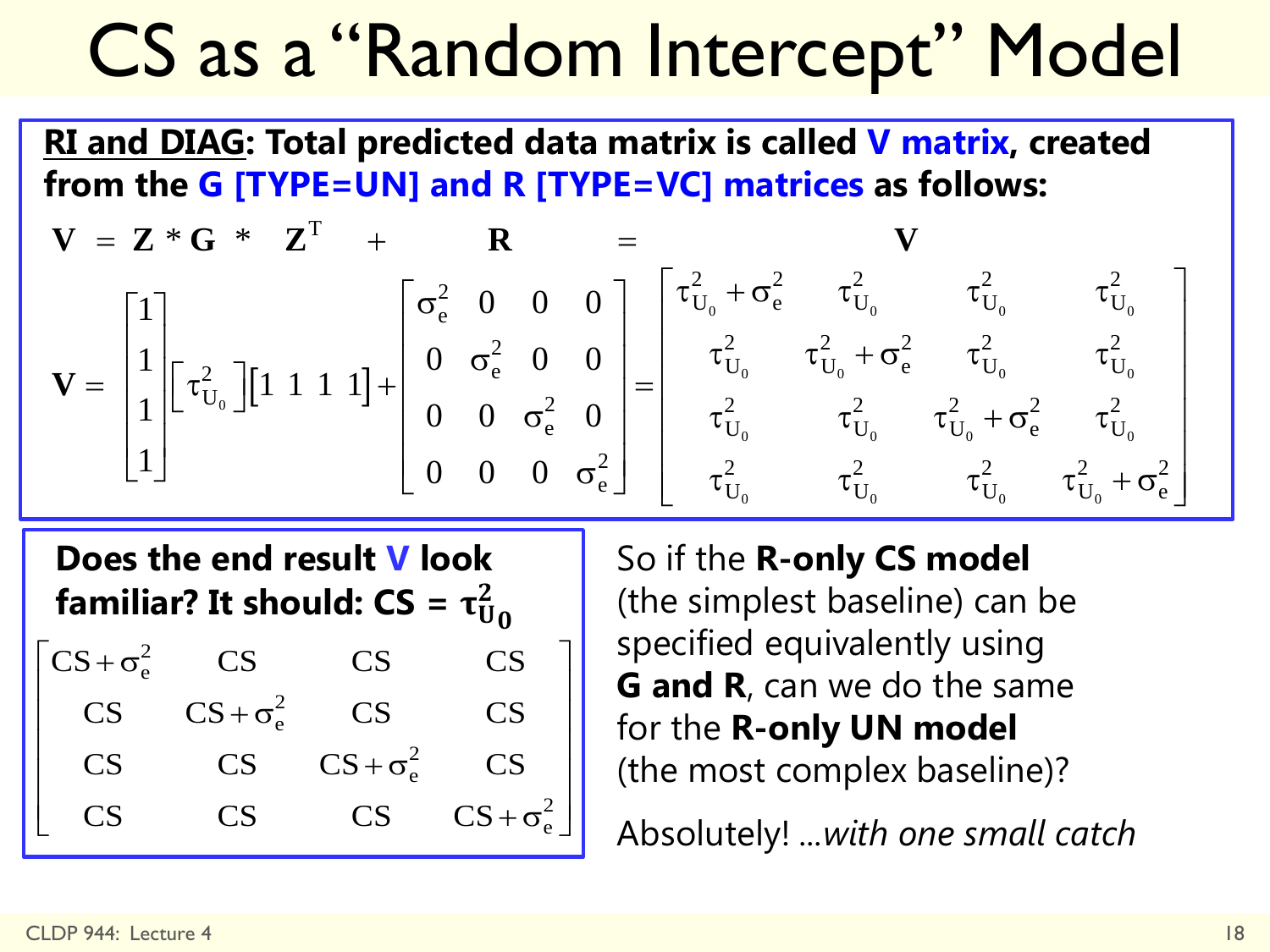### UN via a "Random Intercept" Model

**RI and UN***n***−1: Total predicted data matrix is called V matrix, created from the G [TYPE=UN] and R [TYPE=UN(***n***−1)] matrices as follows:**

$$
\mathbf{V} = \mathbf{Z} \cdot \mathbf{G} \cdot \mathbf{Z}^{\mathrm{T}} + \mathbf{R} = \mathbf{V}
$$
\n
$$
\mathbf{V} = \begin{bmatrix} 1 \\ 1 \\ 1 \\ 1 \end{bmatrix} \begin{bmatrix} \tau_{U_{0}}^{2} \end{bmatrix} \begin{bmatrix} 1 & 1 & 1 & 1 \end{bmatrix} + \begin{bmatrix} \sigma_{e1}^{2} & \sigma_{e13} & \sigma_{e13} & \sigma_{e23} \\ \sigma_{e21} & \sigma_{e22}^{2} & \sigma_{e23} & \sigma_{e24} \\ \sigma_{e31} & \sigma_{e32} & \sigma_{e3}^{2} & \sigma_{e34} \\ \sigma_{e42} & \sigma_{e43} & \sigma_{e4}^{2} \end{bmatrix} = \begin{bmatrix} \tau_{U_{0}}^{2} + \sigma_{e1}^{2} & \tau_{U_{0}}^{2} + \sigma_{e12} & \tau_{U_{0}}^{2} + \sigma_{e13} & \tau_{U_{0}}^{2} \\ \tau_{U_{0}}^{2} + \sigma_{e21} & \tau_{U_{0}}^{2} + \sigma_{e22}^{2} & \tau_{U_{0}}^{2} + \sigma_{e23} & \tau_{U_{0}}^{2} + \sigma_{e24} \\ \tau_{U_{0}}^{2} + \sigma_{e31} & \tau_{U_{0}}^{2} + \sigma_{e32} & \tau_{U_{0}}^{2} + \sigma_{e33}^{2} & \tau_{U_{0}}^{2} + \sigma_{e34} \\ \tau_{U_{0}}^{2} & \tau_{U_{0}}^{2} + \sigma_{e42} & \tau_{U_{0}}^{2} + \sigma_{e43} & \tau_{U_{0}}^{2} + \sigma_{e4}^{2} \end{bmatrix}
$$

This **RI and UN***n***−1 model** is equivalent to (makes same predictions as) the **R-only UN model**. But it shows the *residual* (not total) covariances.

Because we can't estimate all possible variances and covariances in the **R** matrix and also estimate the random intercept variance  $\tau_{U_0}^2$  in the **G** matrix, we are eliminating the last **R** matrix covariance by setting it to 0.

Accordingly, in the **RI and UN***n***−1** model, the random intercept variance  $\tau^2_{\mathrm{U}_0}$  takes on the value of the covariance for the first and last occasions.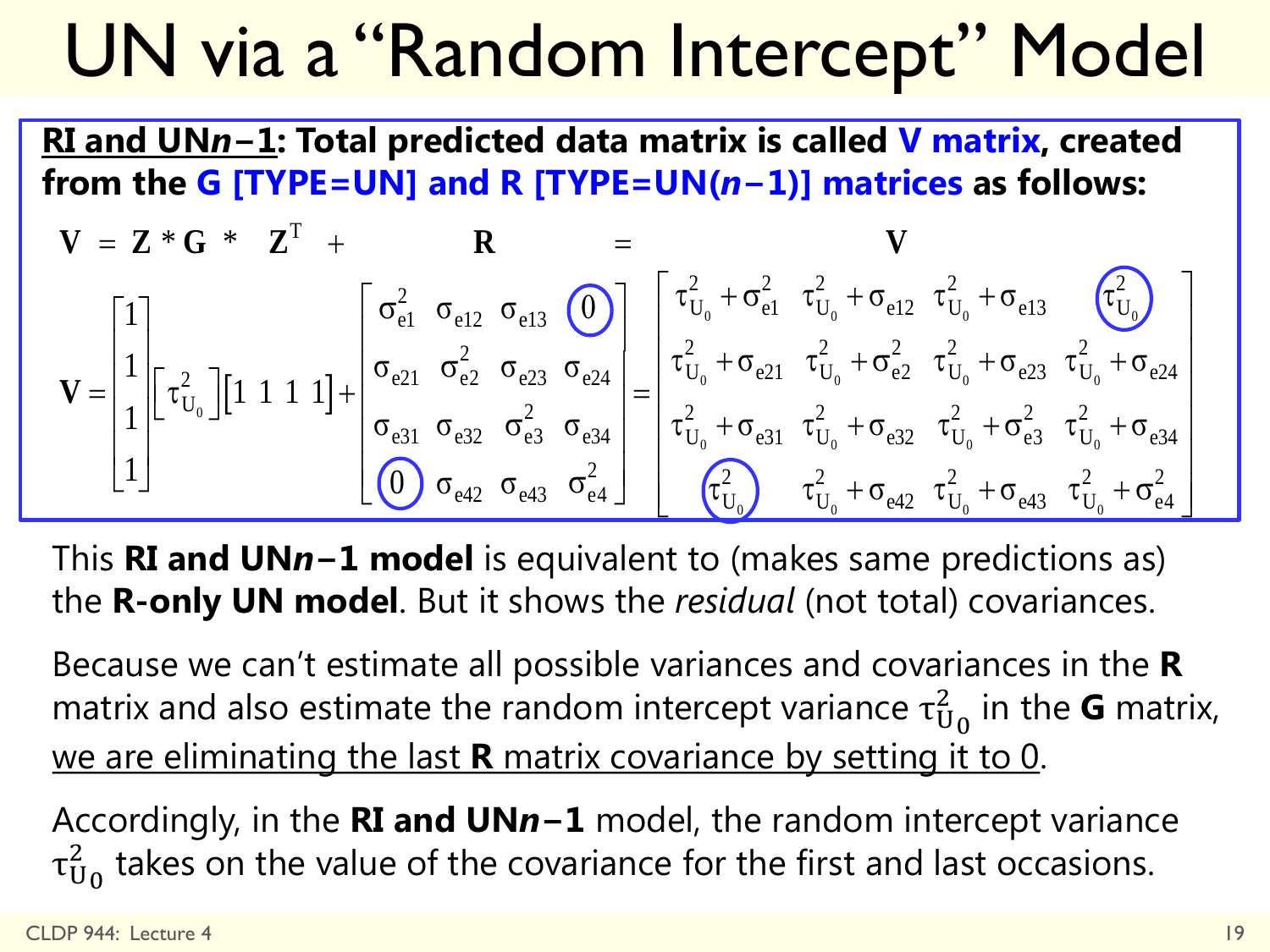# Rationale for **G** and **R** ACS models

- Modeling WP fluctuation traditionally involves using **R** only (no **G**) → **Total** BP + WP variance described by just **R** matrix (so **R**=**V**)
	- Correlations would still be expected even at distant time lags because of constant individual differences (i.e., the BP random intercept)
	- Resulting **R**-only model may require lots of estimated parameters as a result e.g., 8 time points? Pry need a 7-lag Toeplitz(8) model
- **Why not take out the primary reason for the covariance across occasions (the random intercept variance) and see what's left?**
	- $\triangleright$  Random intercept variance  $\tau^2_{U_0}$ in **G**  $\rightarrow$  control for person mean differences
	- THEN predict just the **residual** variance/covariance in **R**, not the **total**
	- $\triangleright$  Resulting model may be more parsimonious (e.g., maybe only lag1 or lag2 occasions are still related after removing  $\tau_{\rm U_0}^2$  as a source of covariance)
	- $\triangleright$  Has the advantage of still distinguishing BP from WP variance (useful for descriptive purposes and for calculating effect sizes later)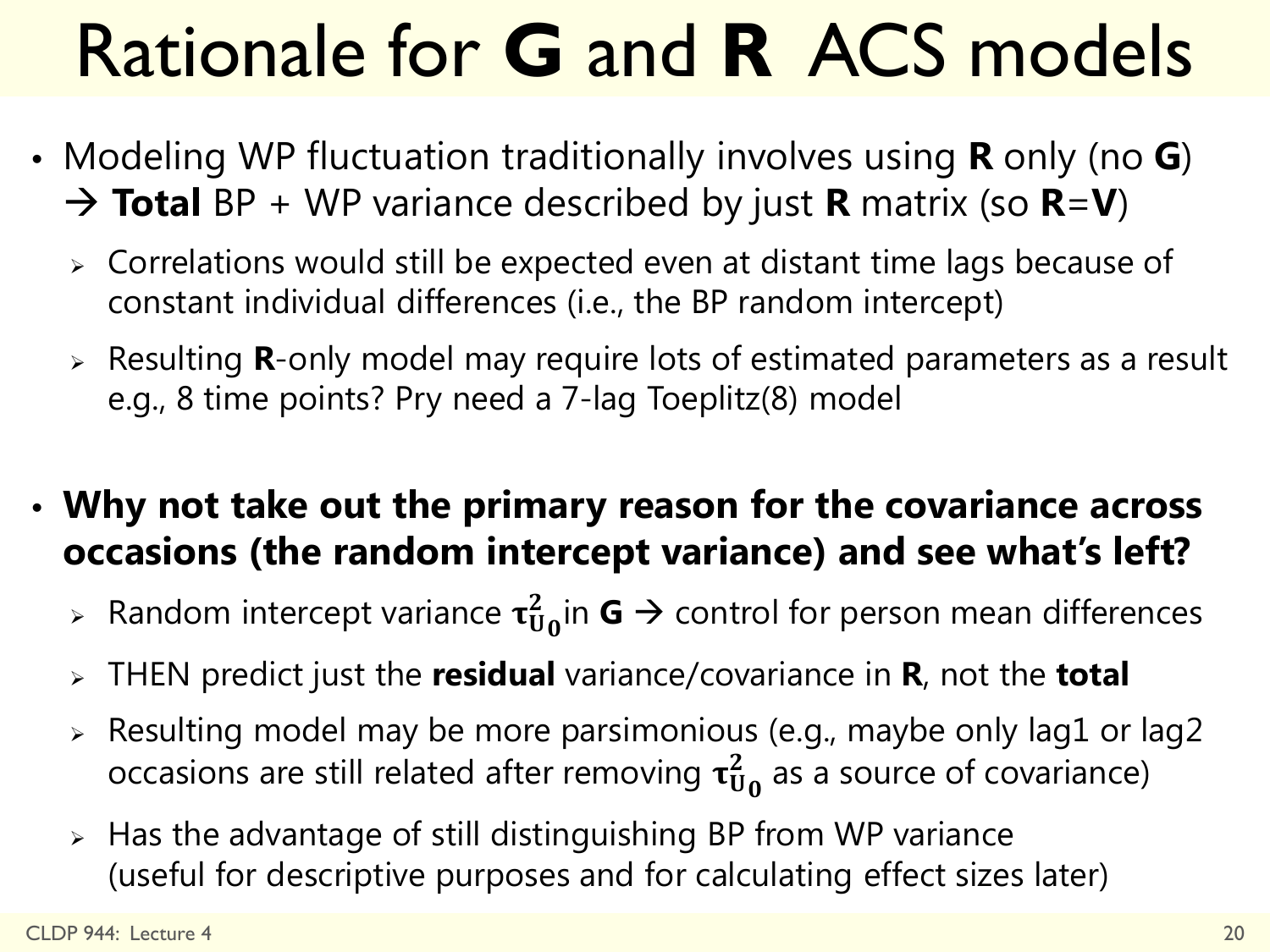### Random Intercept + Diagonal **R** Models



**RI and DIAGH: V** is created from **G [TYPE=UN] and R [TYPE=UN(1)]:** *heterogeneous residual variances; no residual covariances* **NOT same fit** 

$$
\mathbf{V} = \mathbf{Z} * \mathbf{G} * \mathbf{Z}^{T} + \mathbf{R} = \begin{bmatrix} 1 \\ 1 \\ 1 \\ 1 \end{bmatrix} \begin{bmatrix} \tau_{U_{0}}^{2} \end{bmatrix} \begin{bmatrix} 1 & 1 & 1 & 1 \end{bmatrix} + \begin{bmatrix} \sigma_{e1}^{2} & 0 & 0 & 0 \\ 0 & \sigma_{e2}^{2} & 0 & 0 \\ 0 & 0 & \sigma_{e3}^{2} & 0 \\ 0 & 0 & 0 & \sigma_{e4}^{2} \end{bmatrix} = \begin{bmatrix} \tau_{U_{0}}^{2} + \sigma_{e1}^{2} & \tau_{U_{0}}^{2} & \tau_{U_{0}}^{2} & \tau_{U_{0}}^{2} \\ \tau_{U_{0}}^{2} & \tau_{U_{0}}^{2} + \sigma_{e2}^{2} & \tau_{U_{0}}^{2} & \tau_{U_{0}}^{2} \\ \tau_{U_{0}}^{2} & \tau_{U_{0}}^{2} & \tau_{U_{0}}^{2} & \tau_{U_{0}}^{2} \\ \tau_{U_{0}}^{2} & \tau_{U_{0}}^{2} & \tau_{U_{0}}^{2} & \tau_{U_{0}}^{2} \\ \end{bmatrix}
$$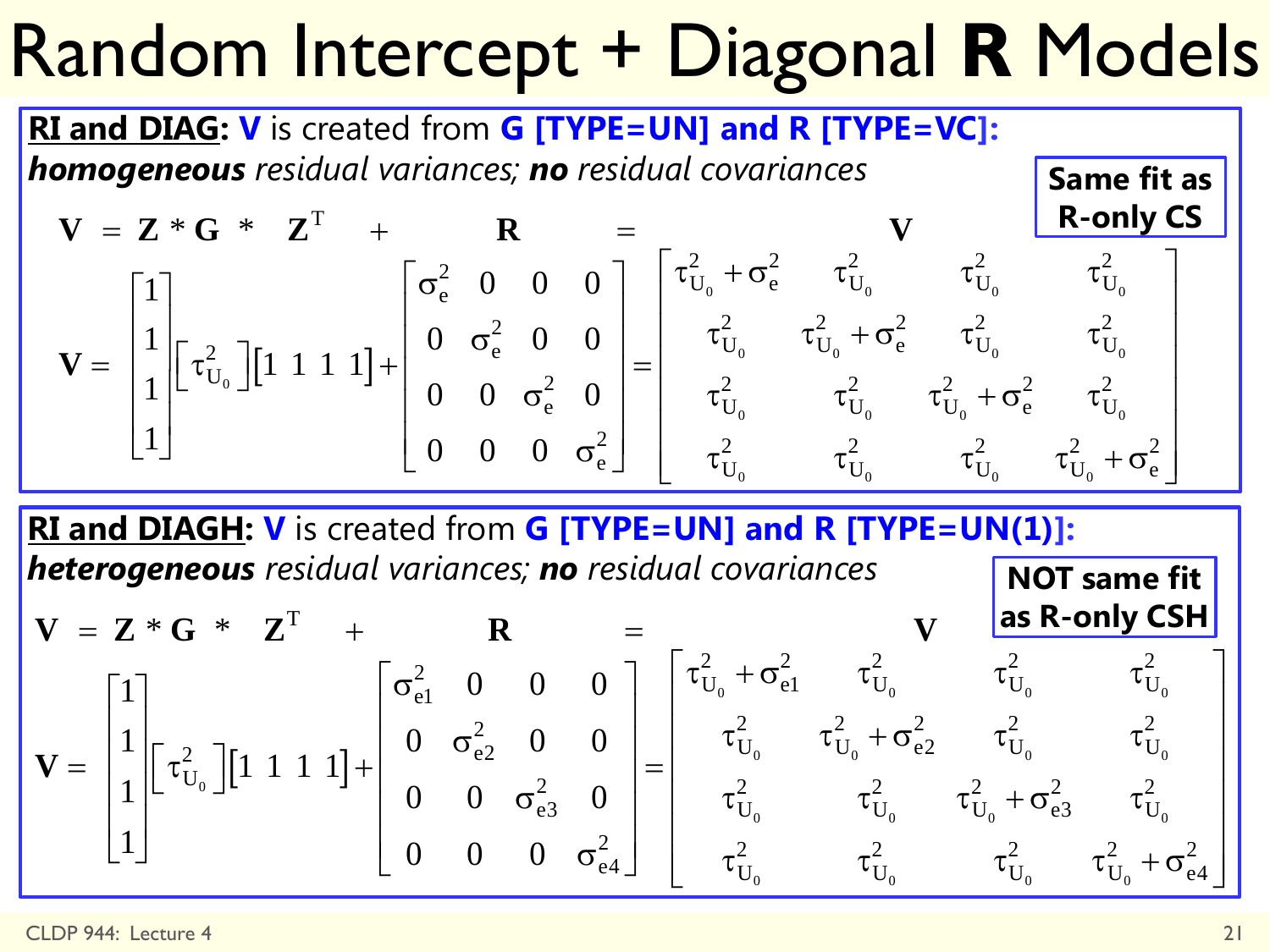### Random Intercept + AR1 **R** Models

#### **RI and AR1: V** is created from **G [TYPE=UN] and R [TYPE=AR(1)]:** *homogeneous residual variances; auto-regressive lagged residual covariances*

$$
\mathbf{V} = \begin{bmatrix} 1 \\ 1 \\ 1 \end{bmatrix} \begin{bmatrix} \tau_{U_0}^2 \end{bmatrix} \begin{bmatrix} 1 & 1 & 1 & 1 \end{bmatrix} + \begin{bmatrix} \sigma_e^2 & r_e^2 \sigma_e^2 & r_e^3 \sigma_e^2 \\ r_e^4 \sigma_e^2 & \sigma_e^2 & r_e^4 \sigma_e^2 & r_e^2 \sigma_e^2 \\ r_e^2 \sigma_e^2 & r_e^4 \sigma_e^2 & r_e^4 \sigma_e^2 & r_e^2 \sigma_e^2 \\ r_e^3 \sigma_e^2 & r_e^4 \sigma_e^2 & r_e^4 \sigma_e^2 & r_e^4 \sigma_e^2 \end{bmatrix} = \begin{bmatrix} \tau_{U_0}^2 + \sigma_e^2 & \tau_{U_0}^2 + r_e^2 \sigma_e^2 & \tau_{U_0}^2 + r_e^2 \sigma_e^2 & \tau_{U_0}^2 + r_e^2 \sigma_e^2 \\ \tau_{U_0}^2 + r_e^4 \sigma_e^2 & \tau_{U_0}^2 + r_e^4 \sigma_e^2 & \tau_{U_0}^2 + r_e^2 \sigma_e^2 \\ r_e^3 \sigma_e^2 & r_e^2 \sigma_e^2 & r_e^4 \sigma_e^2 & \sigma_e^2 \end{bmatrix} = \begin{bmatrix} \tau_{U_0}^2 + \sigma_e^2 & \tau_{U_0}^2 + r_e^4 \sigma_e^2 & \tau_{U_0}^2 + r_e^4 \sigma_e^2 & \tau_{U_0}^2 + r_e^2 \sigma_e^2 \\ \tau_{U_0}^2 + r_e^3 \sigma_e^2 & \tau_{U_0}^2 + r_e^4 \sigma_e^2 & \tau_{U_0}^2 + r_e^4 \sigma_e^2 & \tau_{U_0}^2 + r_e^4 \sigma_e^2 & \tau_{U_0}^2 + r_e^4 \sigma_e^2 & \tau_{U_0}^2 + r_e^2 \sigma_e^2 & \tau_{U_0}^2 + r_e^4 \sigma_e^2 & \tau_{U_0}^2 + r_e^4 \sigma_e^2 & \tau_{U_0}^2 + r_e^4 \sigma_e^2 & \tau_{U_0}^2 + r_e^4 \sigma_e^2 \end{bmatrix}
$$

**RI and ARH1: V** is created from **G [TYPE=UN] and R [TYPE=ARH(1)]:** *heterogeneous residual variances; auto-regressive lagged residual covariances*

$$
\mathbf{V} = \begin{bmatrix} 1 \\ 1 \\ 1 \\ 1 \end{bmatrix} \begin{bmatrix} \tau_{U_0}^2 \end{bmatrix} \begin{bmatrix} 1 & 1 & 1 & 1 \end{bmatrix} + \begin{bmatrix} \sigma_{e1}^2 & \tau_e^1 \sigma_{e1} \sigma_{e2} & \tau_e^2 \sigma_{e1} \sigma_{e3} & \tau_e^3 \sigma_{e1} \sigma_{e4} \\ \tau_e^2 \sigma_{e2} \sigma_{e1} & \sigma_{e2}^2 & \tau_e^1 \sigma_{e2} \sigma_{e3} & \tau_e^2 \sigma_{e2} \sigma_{e4} \\ \tau_e^3 \sigma_{e3} \sigma_{e1} & \tau_e^1 \sigma_{e3} \sigma_{e2} & \sigma_{e3}^2 & \tau_e^1 \sigma_{e3} \sigma_{e4} \\ \tau_e^3 \sigma_{e4} \sigma_{e1} & \tau_e^2 \sigma_{e4} \sigma_{e2} & \tau_e^1 \sigma_{e4} \sigma_{e3} & \sigma_{e4}^2 \end{bmatrix} = \begin{bmatrix} \tau_{U_0}^2 + \sigma_{e1}^2 & \tau_{U_0}^2 + \tau_e^1 \sigma_{e1} \sigma_{e2} & \tau_{U_0}^2 + \tau_e^2 \sigma_{e1} \sigma_{e3} & \tau_{U_0}^2 + \tau_e^3 \sigma_{e2} \sigma_{e3} \\ \tau_{U_0}^2 + \tau_e^2 \sigma_{e3} \sigma_{e1} & \tau_{U_0}^2 + \tau_e^2 \sigma_{e3} \sigma_{e4} \\ \tau_{U_0}^2 + \tau_e^2 \sigma_{e4} \sigma_{e1} & \tau_{e1}^2 \sigma_{e4} \sigma_{e3} & \sigma_{e4}^2 \end{bmatrix} = \begin{bmatrix} \tau_{U_0}^2 + \sigma_{e1}^2 & \tau_{U_0}^2 + \tau_e^1 \sigma_{e1} \sigma_{e2} & \tau_{U_0}^2 + \tau_e^1 \sigma_{e2} \sigma_{e3} & \tau_{U_0}^2 + \tau_e^2 \sigma_{e1} \sigma_{e3} & \tau_{U_0}^2 + \tau_e^2 \sigma_{e2} \sigma_{e4} \\ \tau_{U_0}^2 + \tau_e^3 \sigma_{e4} \sigma_{e1} & \tau_{U_0}^2 + \tau_e^2 \sigma_{e4} \sigma_{e2}
$$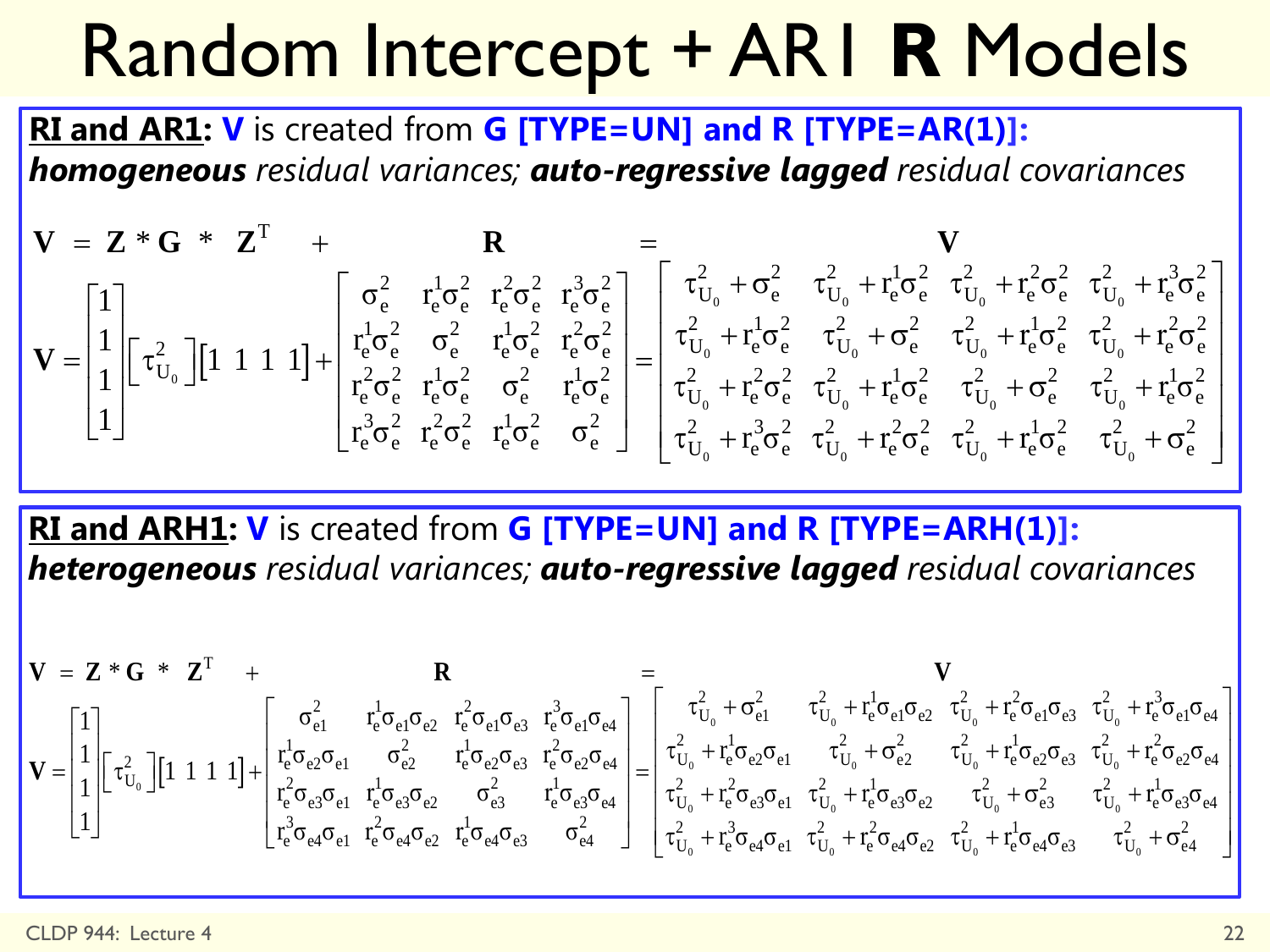### Random Intercept + TOEP*n−1* **R** Models



2  $r \sigma \sigma$   $\sigma$   $\sigma^2$   $\sigma \sigma \sigma^2$ 

 $e^{2\mathbf{U}_{e3} \mathbf{U}_{e1} + \mathbf{e}_{1} \mathbf{U}_{e3} \mathbf{U}_{e2}}$   $e^{3}$   $e^{4}$   $e^{1\mathbf{U}_{e3} \mathbf{U}_{e4}}$   $e^{1\mathbf{U}_{e1} + \mathbf{e}_{2} \mathbf{U}_{e3} \mathbf{U}_{e1}}$   $e^{1\mathbf{U}_{e1} + \mathbf{e}_{1} \mathbf{U}_{e3}}$ 2

 $r_{e2}\sigma_{e3}\sigma_{e1}$   $r_{e1}\sigma_{e3}\sigma_{e2}$   $\sigma_{e3}^{2}$   $r_{e1}\sigma_{e3}\sigma_{e4}$   $r_{U_a}^{2} + r_{e2}\sigma_{e3}\sigma_{e1}$   $r_{U_a}^{2} + r_{e1}\sigma_{e3}\sigma_{e2}$ 

 $e^{2\mathbf{U}}e^{4\mathbf{U}}e^{2}$   $e^{1\mathbf{U}}e^{4\mathbf{U}}e^{3}$   $e^{4\mathbf{U}}e^{4}$ 

 $0$  )  $r_{e2} \sigma_{e4} \sigma_{e2}$   $r_{e1} \sigma_{e4} \sigma_{e3}$  σ

 $[0 \quad C_{e2} \sigma_{e4} \sigma_{e2} \quad T_{e1} \sigma_{e4} \sigma_{e3} \quad \sigma_{e4} \quad ]$ 

0  $C_1$   $C_2$   $C_3$   $C_1$   $C_0$ 

 $\tau_{\text{UL}}^2 + \text{r}_{e2}\sigma_{e3}\sigma_{e1} \quad \tau_{\text{UL}}^2 +$ 

U

1

1

 $\lfloor 1 \rfloor$ 

 $r_{e1} \sigma_{e3} \sigma$ 

0 C<sub>2</sub> C<sub>0</sub>

 $\tau_{\rm IL}^2 + \sigma_{\rm e3}^2$   $\tau_{\rm IL}^2 +$ 

2  $^2$   $^2$  $e2$   $VU_0$   $V_0$   $V_0$   $V_0$   $V_0$   $V_0$   $V_0$   $V_0$ 

 $0<sub>0</sub>$   $0<sub>0</sub>$   $0<sub>0</sub>$   $0<sub>0</sub>$   $0<sub>0</sub>$   $0<sub>0</sub>$   $0<sub>0</sub>$   $0<sub>0</sub>$ 

 $\begin{bmatrix} \tau_{U_0}^2 & \tau_{U_0}^2 + r_{e2}\sigma_{e4}\sigma_{e2} & \tau_{U_0}^2 + r_{e1}\sigma_{e4}\sigma_{e3} & \tau_{U_0}^2 + \sigma_{e4}^2 \end{bmatrix}$ 

2  $r^2$   $r \pi \pi r^2$   $r \pi \pi r^2$   $r^2$  $U_0$   $U_0$   $I_2$  $V_0$   $I_0$   $I_1$   $I_1$   $I_2$  $I_0$   $I_1$   $I_2$   $I_0$   $I_0$   $I_0$   $I_0$   $I_0$   $I_0$   $I_0$   $I_0$   $I_0$   $I_0$   $I_0$   $I_0$   $I_0$   $I_0$   $I_0$   $I_0$   $I_0$   $I_0$   $I_0$   $I_0$   $I_0$   $I_0$   $I_0$   $I_0$   $I_0$   $I_0$ 

 $\rm r_{e2}\sigma_{e4}\sigma_{e2}$   $\rm \tau_{U_{e}}^{2} + \rm r_{e1}\sigma_{e4}\sigma_{e2}$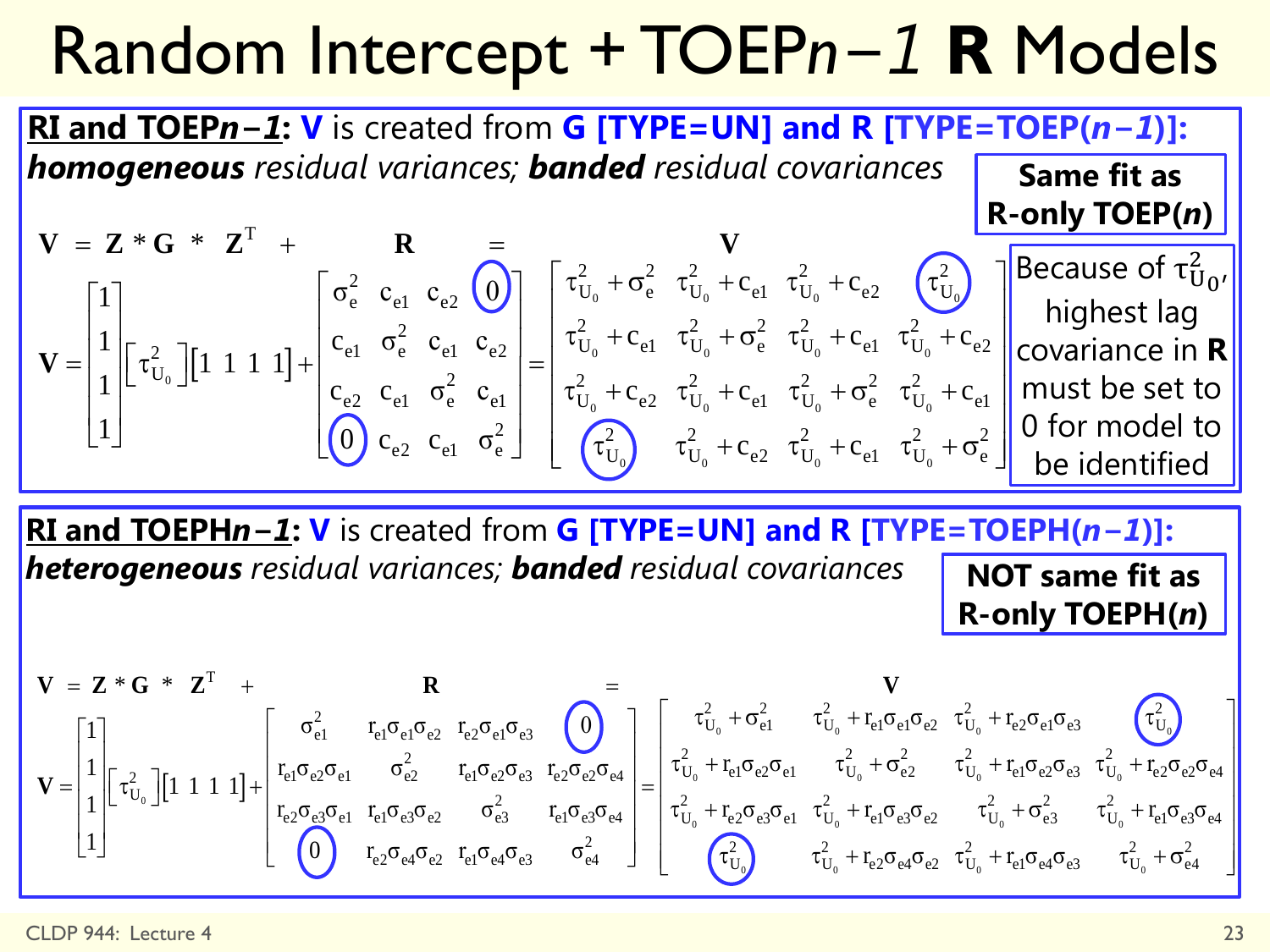### Random Intercept + TOEP*2* **R** Models

#### **RI and TOEP***2***: V** is created from **G [TYPE=UN] and R [TYPE=TOEP(***2***)]:**  *homogeneous residual variances; banded residual covariance at lag1 only*

 $| 1 1 1 |$ 0  $C_0$   $C_1$   $C_0$   $C_0$  $0$  ci  $\sigma_0$ 0 T  $\begin{array}{ccc} 2 & c_{\rm e1} & 0 & 0 \end{array}$   $\begin{array}{ccc} \n\tau_{\rm U_0}^2 + \sigma_{\rm e}^2 & \tau_{\rm U_0}^2 + c_{\rm e1} & \tau_{\rm U_0}^2 & \tau_{\rm U}^2 \end{array}$ 2  $\alpha$  0  $\tau_{\text{eff}}^2$  +  $\tau_{\text{eff}}^2$ 2  $\begin{bmatrix} 1 & 1 & 1 & 1 \end{bmatrix}$   $\begin{bmatrix} C_{e1} & C_{e1} & C_{e1} & 0 \end{bmatrix}$   $\begin{bmatrix} U_0 & 1 & 1 \end{bmatrix}$  $U_0$   $\begin{bmatrix} 1 & 1 & 1 & 1 \end{bmatrix}$   $\begin{bmatrix} 0 & 0 & \sigma^2 \end{bmatrix}$  $e1$   $e$   $e$ <sup> $e$ </sup> $e1$ 2  $e1$   $e$  $= Z * G *$ 1  $\begin{bmatrix} \sigma_e^2 & c_{e1} & 0 & 0 \end{bmatrix}$   $\begin{bmatrix} \tau_{U_0}^2 + \sigma_e^2 & \tau_{U_0}^2 + c_{e1}^2 & \tau_{U_0}^2 \end{bmatrix}$  $1\vert_{\Gamma}$   $\vert_{\Gamma}$   $\vert_{\Gamma_{1,1}}$   $\vert_{\Gamma_{\rm el}}$   $\vert_{\Gamma_{\rm el}}$   $\vert_{\Gamma_{\rm el}}^2$   $\vert_{\Gamma_{\rm el}}^2$   $\vert$   $\vert_{\Gamma_{\rm U_0}}^2$  + c 1111  $1 \vert L^{\circ} \cup_{0} \vert L$   $1 \vert 0 \vert c_{\text{el}} \vert \sigma_{\text{e}}^{2} \vert c$  $\begin{array}{c|cc} 1 \end{array}$  0 0  $\begin{array}{c|cc} 0 & 0 & c_{e1} \end{array}$  0  $= Z * G * Z^{T} + R =$  $= \begin{bmatrix} 1 \\ 1 \\ 1 \\ 1 \end{bmatrix} \begin{bmatrix} \tau_{U_0}^2 \end{bmatrix} \begin{bmatrix} 1 & 1 & 1 & 1 \end{bmatrix} + \begin{bmatrix} \sigma_e^2 & c_{e1} & 0 & 0 \\ c_{e1} & \sigma_e^2 & c_{e1} & 0 \\ 0 & c_{e1} & \sigma_e^2 & c_{e1} \\ 0 & 0 & c_{e1} & \sigma_e^2 \end{bmatrix} = \begin{bmatrix} \tau_{U_0}^2 + \sigma_e^2 & \tau_{U_0}^2 + c_{e1} & \tau_{U_0}^2 & \tau_{U_0}^2 & \tau_{$  $V = Z * G * Z<sup>1</sup> + R = V$  $\mathbf{V} = \begin{bmatrix} 1 \\ 1 \end{bmatrix} \tau_{U_0}^2 \left[ \begin{bmatrix} 1 & 1 & 1 & 1 \end{bmatrix} + \begin{bmatrix} 2e^{i\theta} & e^{i\theta} & e^{i\theta} & e^{i\theta} & 0 \\ 0 & 0 & 0 & 0 \end{bmatrix} \right] = \begin{bmatrix} 0 & 0 & 0 & 0 & 0 \\ 0 & 0 & 0 & 0 & 0 \\ 0 & 0 & 0 & 0 & 0 \end{bmatrix}$  $0 \quad \mathbf{U}_0 \quad \mathbf{U}_1 \quad \mathbf{U}_0 \quad \mathbf{U}_0$ 0  $\mathbf{U}_0$   $\mathbf{U}_0$   $\mathbf{U}_1$   $\mathbf{U}_0$ 2  $z^2$   $z^2$  $U_0$   $\tau$   $\mathbf{e}_1$   $\mathbf{U}$ 2  $\pi^2$   $\pi^2$   $\pi^2$   $\pi^2$  $U_0$   $U_0$   $U_0$   $U_1$   $U_0$   $U_0$   $U_1$   $U_0$ 2  $\tau^2$   $\tau^2$   $\sigma^2$   $\tau^2$  $U_0$   $U_0$   $U_0$   $U_0$   $U_0$   $U_0$   $U_0$ c  $c_{e1}^2 \tau_{U_0}^2 + \sigma_e^2 \tau_{U_0}^2 + c$ c  $\begin{vmatrix} \tau_{11}^2 + \sigma_{2}^2 & \tau_{11}^2 + c_{21} & \tau_{11}^2 \end{vmatrix}$  $\begin{bmatrix} 0 & 0 & 0 & 0 \\ 0 & 0 & 0 & 0 \end{bmatrix}$  $\tau_{\text{UL}}^2 + c_{\text{el}}$  τ  $\tau_{\rm IL}^2 = \tau_{\rm IL}^2 + c_{\rm el} \tau_{\rm IL}^2 + \sigma_{\rm e}^2 \tau_{\rm IL}^2 +$  $\left[ \begin{array}{cc} \tau_{U_0}^2 & \tau_{U_0}^2 & \tau_{U_0}^2 + c_{e1} & \tau_{U_0}^2 + \sigma_e^2 \end{array} \right]$ Now we can test the need for residual covariances at higher lags

**RI and TOEPH***1***: V** is created from **G [TYPE=UN] and R [TYPE=TOEPH(***2***)]:**  *heterogeneous residual variances; banded residual covariance at lag1 only*

$$
\mathbf{V} = \begin{bmatrix} 1 \\ 1 \\ 1 \\ 1 \end{bmatrix} \begin{bmatrix} \tau_{c1}^2 \\ \tau_{c2}^2 \end{bmatrix} \begin{bmatrix} 1 & 1 & 1 & 1 \end{bmatrix} + \begin{bmatrix} \sigma_{e1}^2 & \tau_{e1} \sigma_{e2} \sigma_{e1} & \sigma_{e2}^2 & 0 & 0 \\ \sigma_{e1}^2 & \tau_{e1} \sigma_{e2} \sigma_{e3} & 0 & 0 \\ 0 & \tau_{e1} \sigma_{e3} \sigma_{e2} & \sigma_{e3}^2 & \tau_{e1} \sigma_{e3} \sigma_{e4} \end{bmatrix} = \begin{bmatrix} \tau_{U_0}^2 + \sigma_{e1}^2 & \tau_{U_0}^2 + \tau_{e1} \sigma_{e1} \sigma_{e2} & \tau_{U_0}^2 & \tau_{U_0}^2 \\ \tau_{U_0}^2 + \tau_{e1} \sigma_{e2} \sigma_{e1} & \tau_{U_0}^2 + \tau_{e1} \sigma_{e2} \sigma_{e3} & \tau_{U_0}^2 \\ \tau_{U_0}^2 & \tau_{U_0}^2 + \tau_{e1} \sigma_{e3} \sigma_{e2} & \tau_{U_0}^2 + \tau_{e1} \sigma_{e3} \sigma_{e4} \end{bmatrix}
$$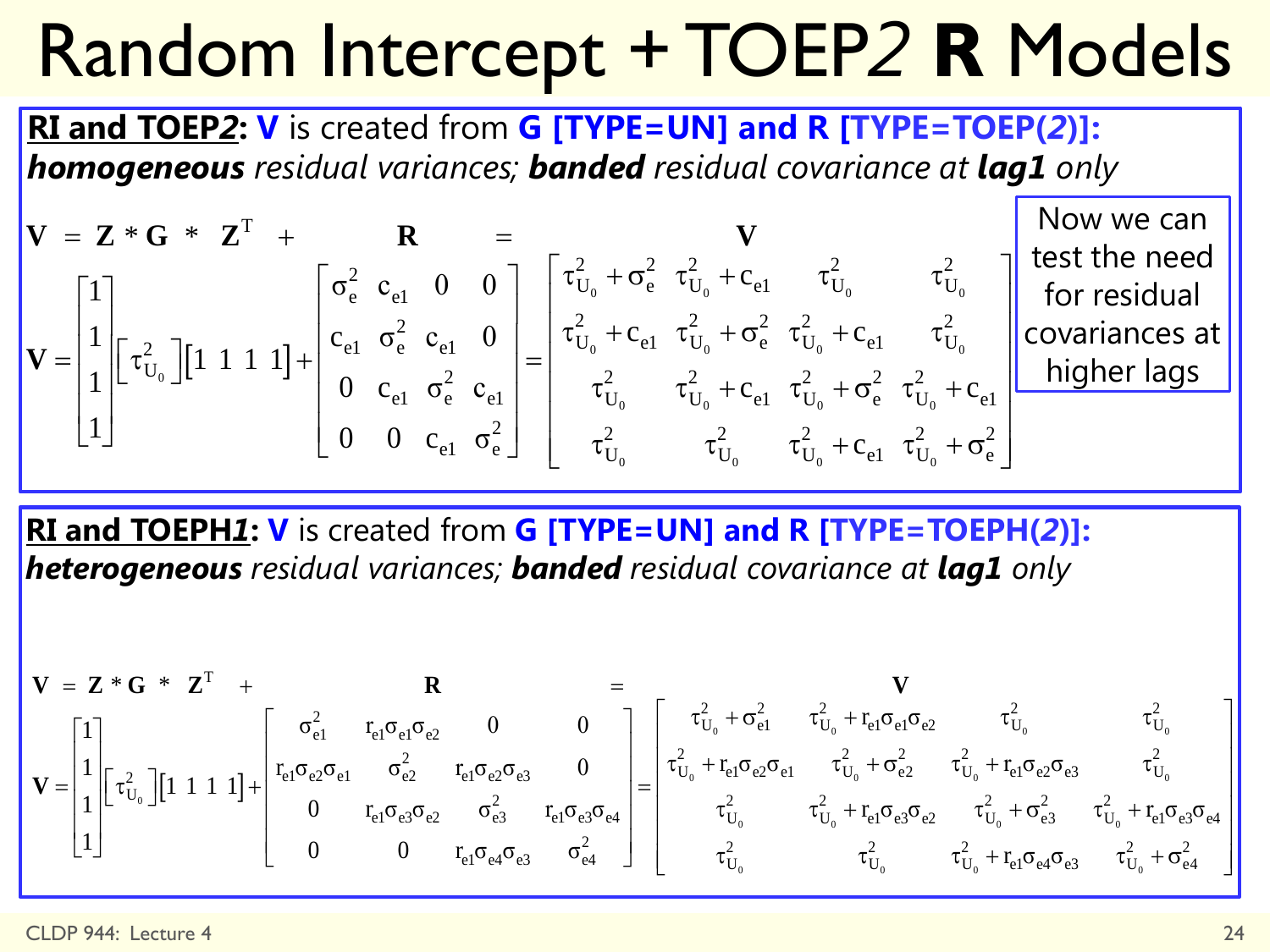### Map of **R**-only and **G** and **R** ACS Models

*Arrows indicate nesting (end is more complex model)*

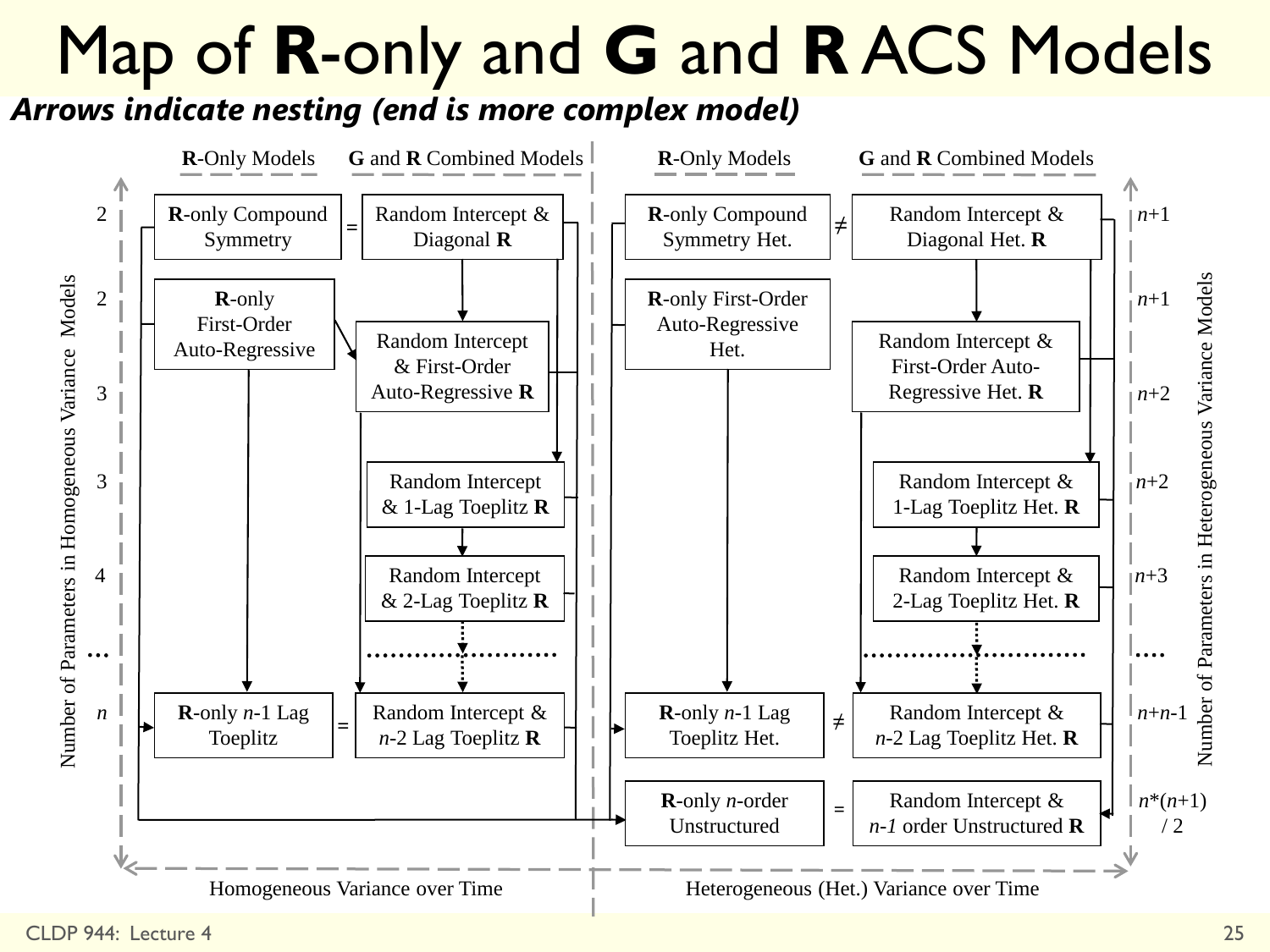### Stuff to Watch Out For…

- **If using a random intercept, don't forget to drop 1 parameter in:** 
	- $\triangleright$  **n-1 order UN R**: Can't get all possible elements in **R**, plus  $\tau^2_{\mathrm{U}_0}$  in **G**
	- **TOEP***n***−1**: Have to eliminate last lag covariance
- If using a random intercept…
	- Can't do RI + CS **R**: Can't get a constant in **R**, and then another constant in **G**
	- $\triangleright$  Can often test if random intercept helps (e.g., AR1 is nested within RI + AR1)
- If "**time**" is treated as **continuous** in the fixed effects, you will need another variable for **time** that is **categorical** to use in the syntax:
	- "Continuous Time"  $\rightarrow$  on MODEL statement
	- $\rightarrow$  "Categorical Time"  $\rightarrow$  on CLASS and REPEATED statements
- Most alternative covariance structure models assume **time is balanced across persons with equal intervals across occasions**
	- $\geq$  If not, holding correlations of same lag equal doesn't make sense
	- $\triangleright$  Other structures can be used for unbalanced time
		- SP(POW)(time) = AR1 for unbalanced time (see SAS REPEATED statement for others)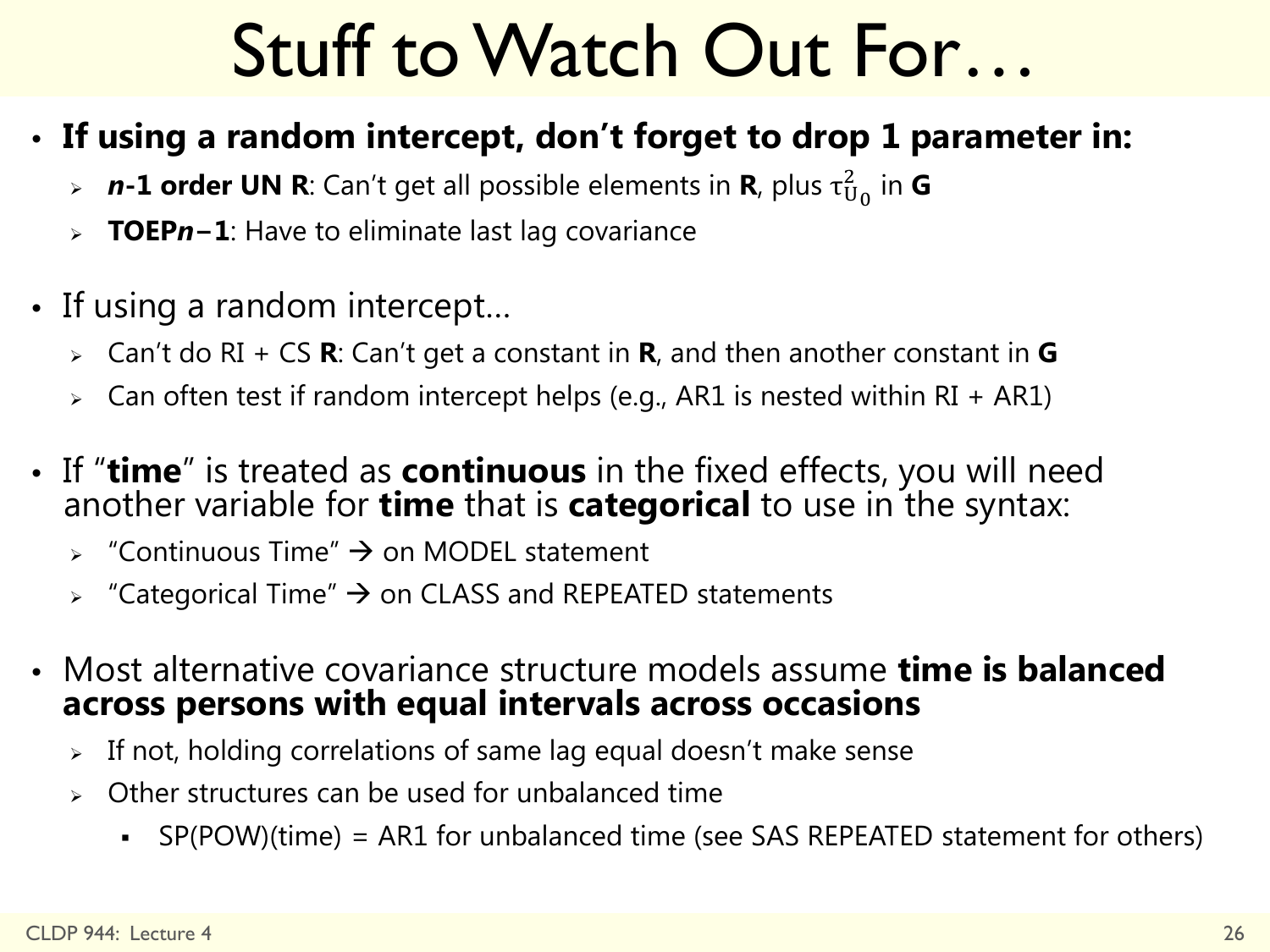### Summary: Two Families of ACS Models

- **R**-only models:
	- Specify **R** model on REPEATED statement without any random effects variances in **G** (so no RANDOM statement is used)
	- Include UN, CS, CSH, AR1, AR1H, TOEP*n*, TOEPH*n* (among others)
	- *Total* variance and *total* covariance kept in **R**, so **R** = **V**
	- Other than CS, does not partition total variance into BP vs. WP
- **G** and **R** combined models (so **G** and  $\mathbf{R} \to \mathbf{V}$ ):
	- > Specify random intercept variance τ<sup>2</sup><sub>0</sub> in **G** using RANDOM statement, then specify **R** model using REPEATED statement
	- $\triangleright$  **G** matrix = Level-2 BP variance and covariance due to U<sub>0i</sub>, so  **= Level-1 WP variance and covariance of the**  $e_{ti}$  **residuals**
	- **R** models what's left after accounting for mean differences between persons (via the random intercept variance  $\tau^2_{\mathsf{U}_0}$  in **G**)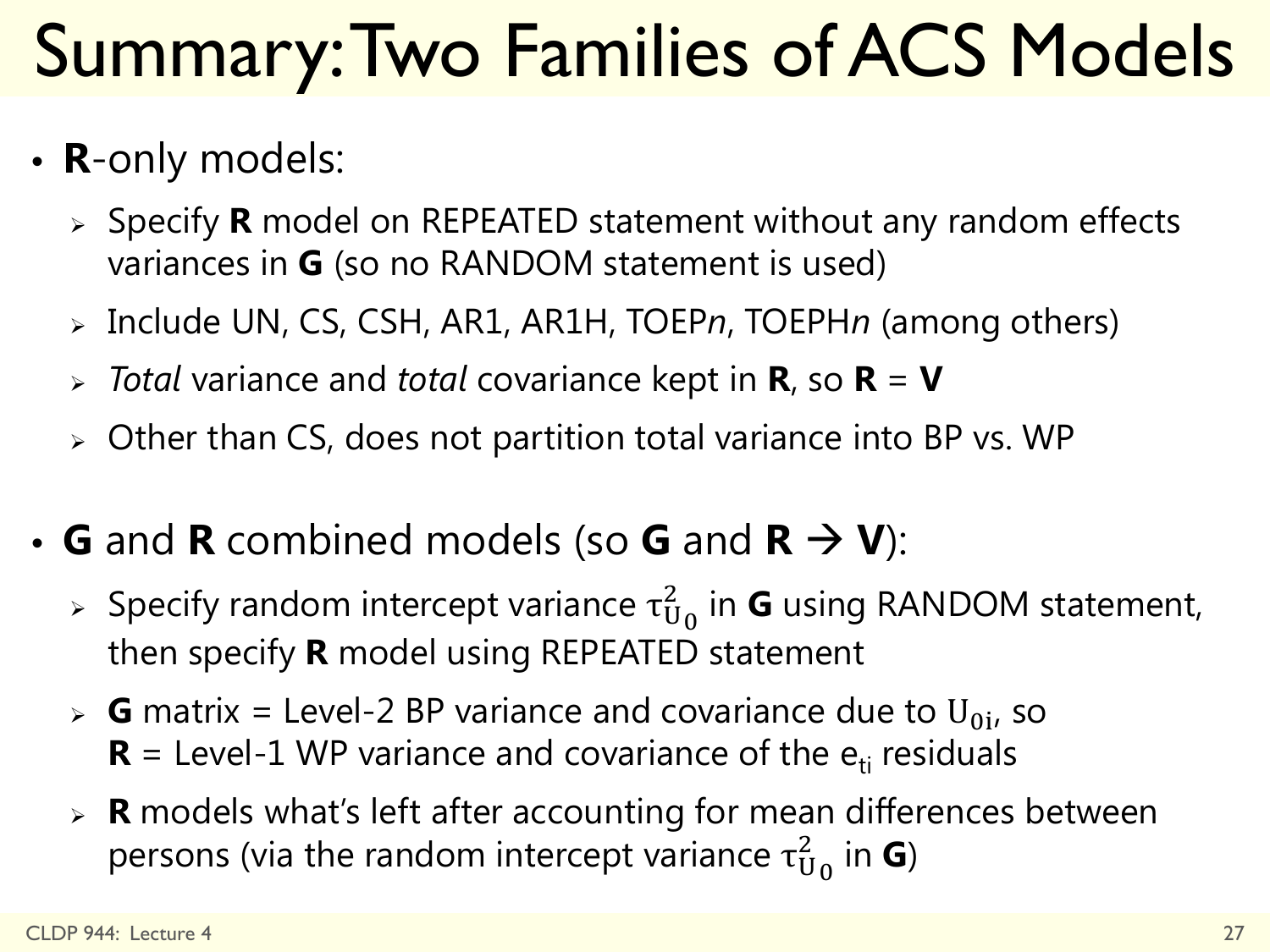### Syntax for Models for the Variance

- **•** Does your model include random intercept variance  $\tau_{U_0}^2$  (for  $U_{0i}$ )?
	- $\triangleright$  Use the **RANDOM** statement  $\rightarrow$  **G** matrix
	- $\triangleright$  Random intercept models BP interindividual differences in mean Y
- **•** What about residual variance  $\sigma_e^2$  (for e<sub>ti</sub>)?
	- $\triangleright$  Use the **REPEATED** statement  $\rightarrow$  **R** matrix
		- **WITHOUT a RANDOM statement: R is BP and WP variance together**  $= \sigma_T^2$  $\rightarrow$  Total variances and covariances (to model all variation, so **R** = **V**)
		- **WITH a RANDOM statement: R is WP variance only =**  $\sigma_e^2$  $\rightarrow$  Residual variances and covariances to model WP intraindividual variation  $\rightarrow$  **G** and **R** put back together = **V matrix** of total variances and covariances
- The **REPEATED** statement is always there implicitly...
	- Any model **always** has at least one residual variance in **R** matrix
- But the **RANDOM** statement is only there if you write it
	- **G** matrix isn't always necessary (don't always need random intercept)